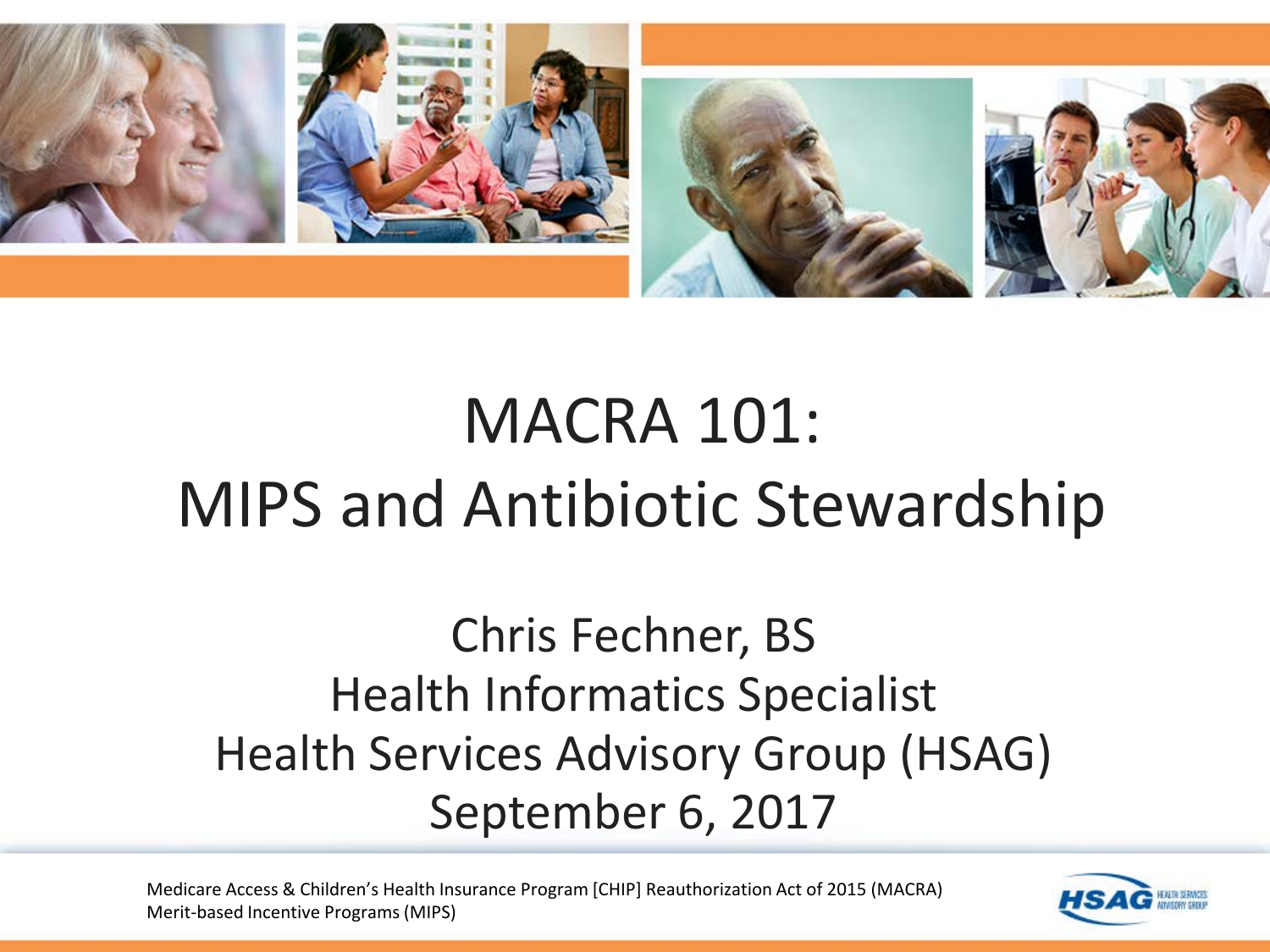### Agenda

- Introduce HSAG
- MIPS overview
- How to tie into Antibiotic Stewardship
- Wrap up and questions

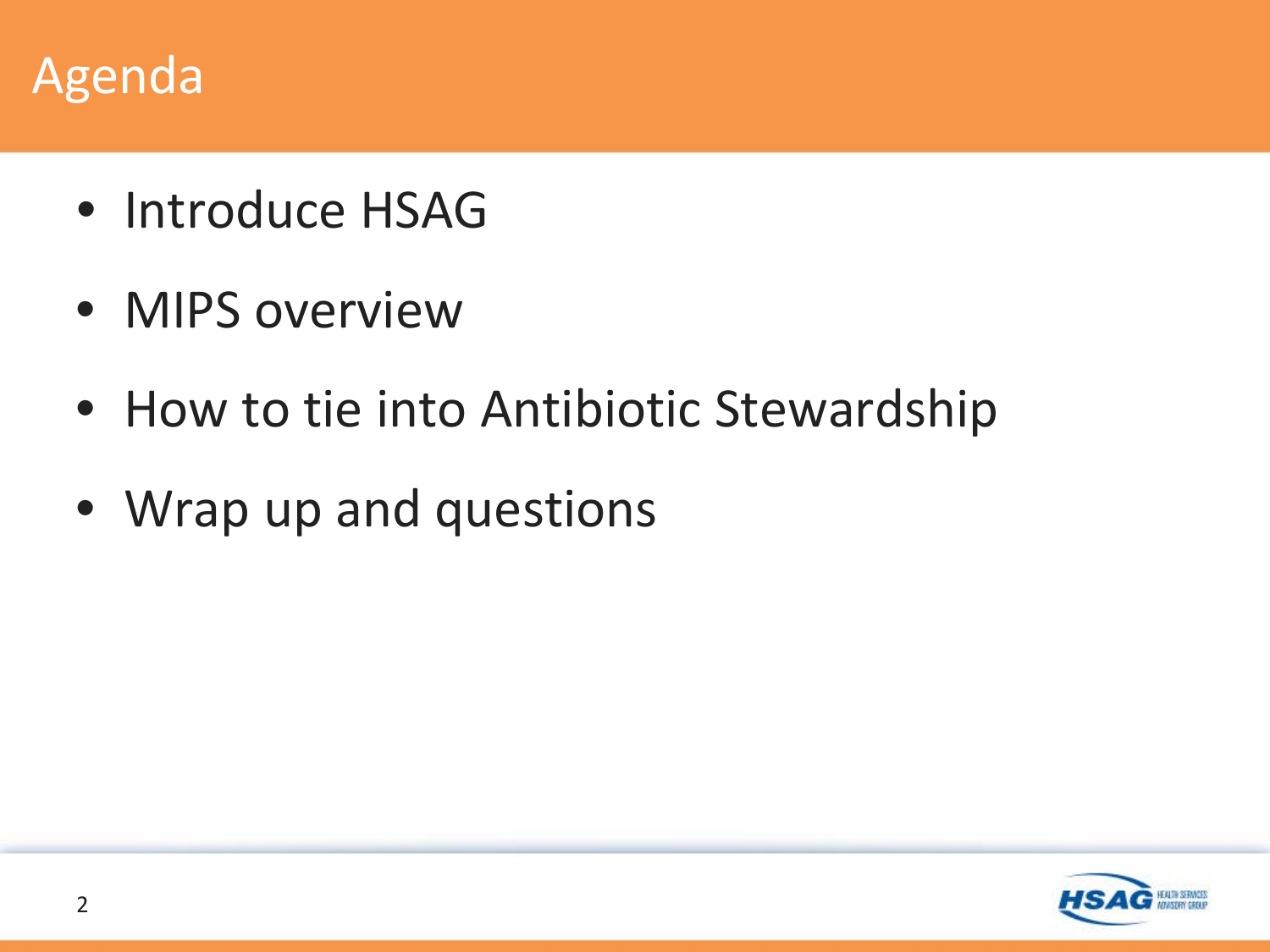## HSAG: Your Partner in Healthcare Quality

- HSAG is the Medicare Quality Innovation Network-Quality Improvement Organization (QIN-QIO) for Arizona, California, Florida, Ohio, and the U.S. Virgin Islands.
- Committed to improving healthcare quality for more than 35 years.
- QIN-QIOs in every state/territory are united in a network under the Centers for Medicare & Medicaid Services (CMS).
- QIN-QIOs in every state/territory are your partners in antibiotic stewardship.
- The Medicare QIO Program is the largest federal program dedicated to improving healthcare quality at the community level.

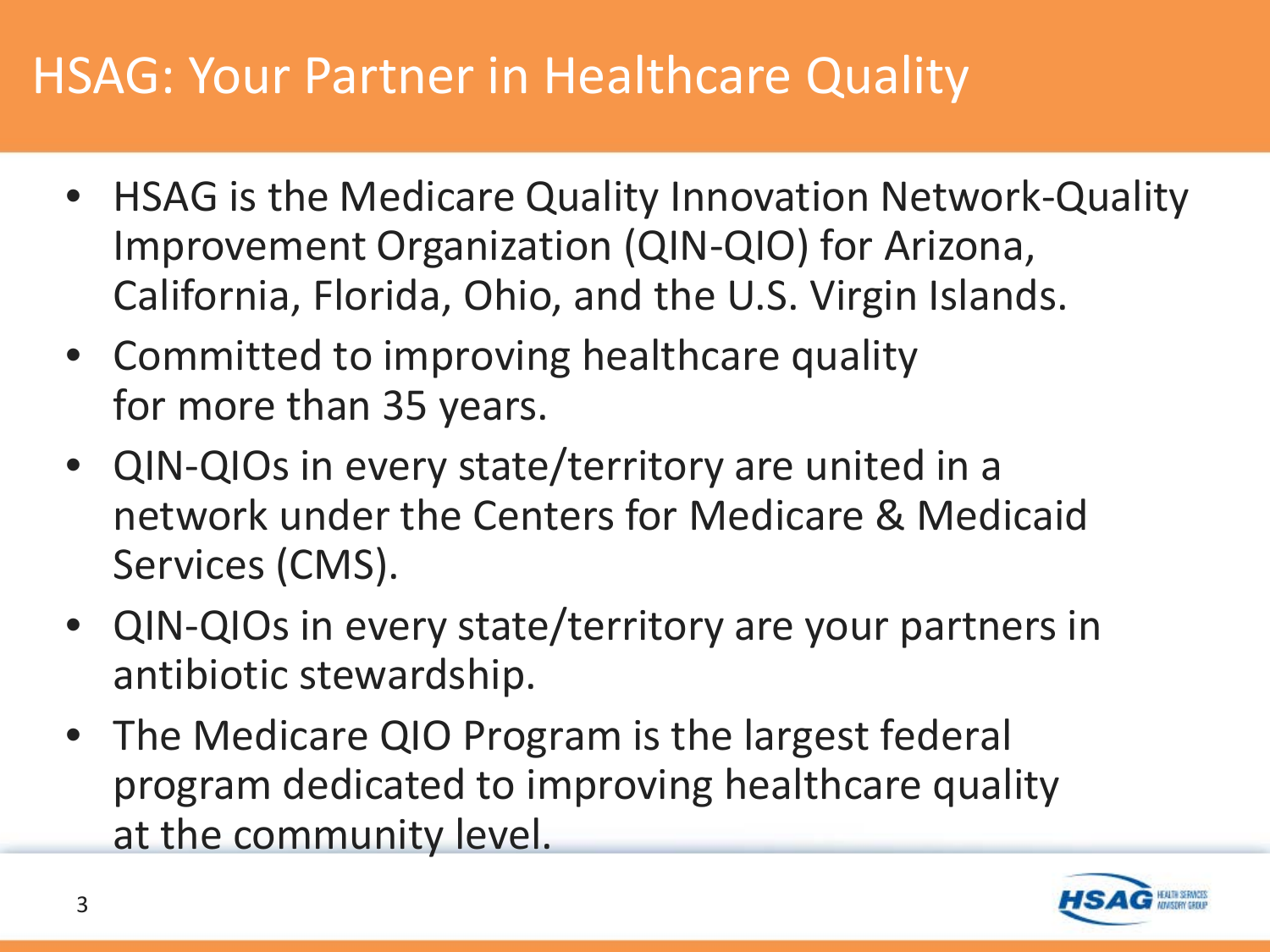## HSAG's QIN-QIO Territory



**Ohio, and the U.S. Virgin Islands.** 

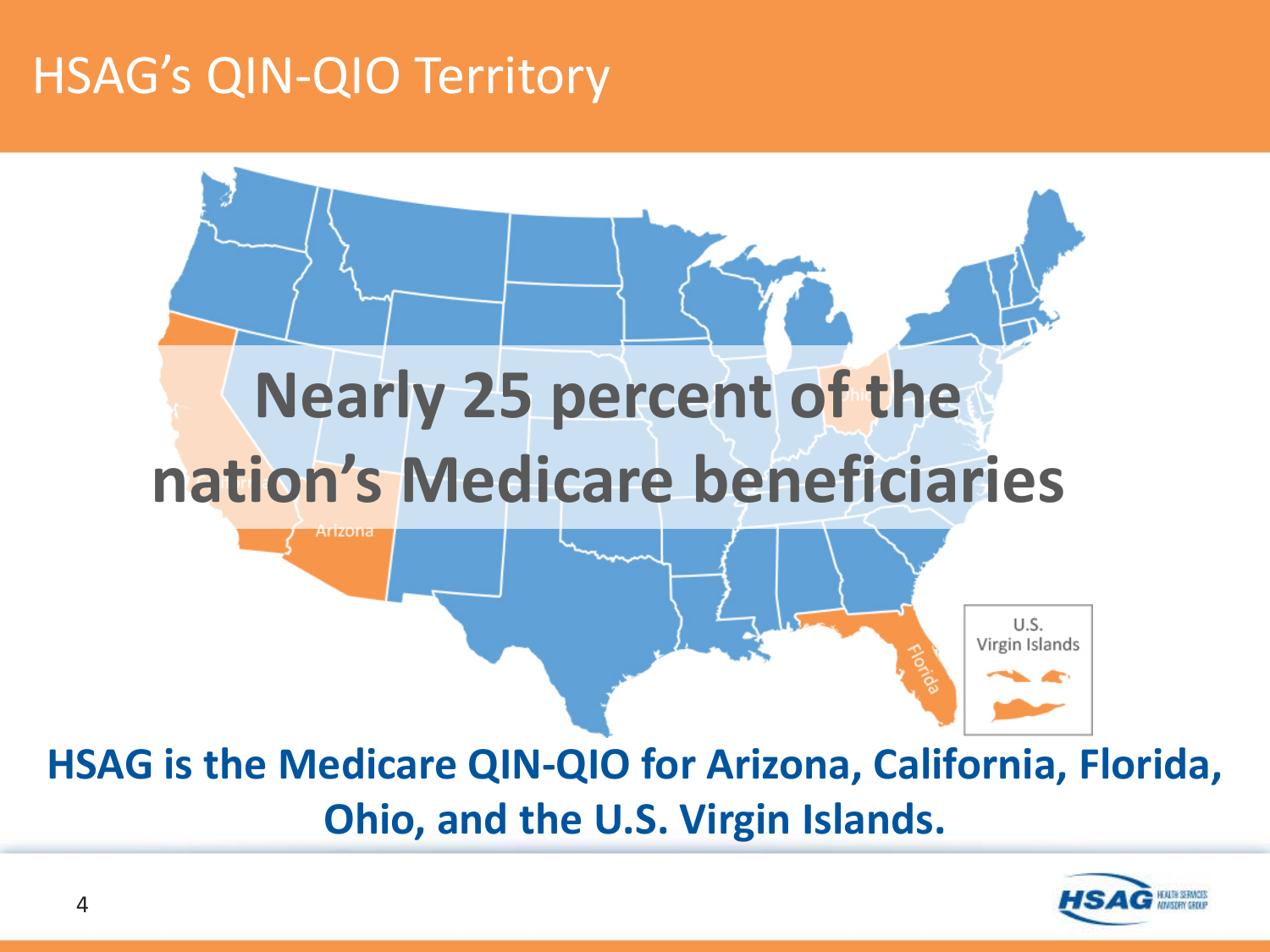

## MIPS Overview

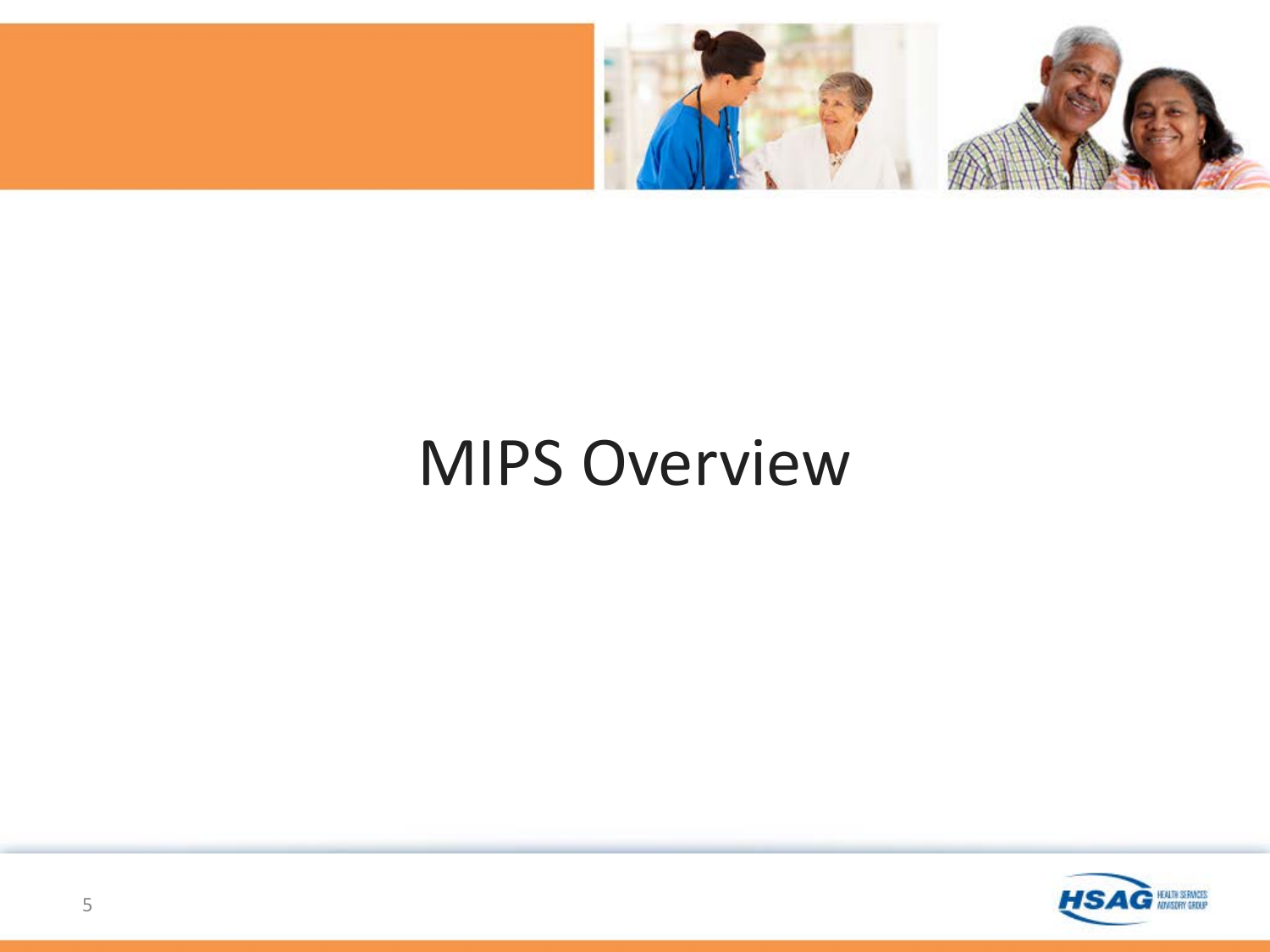## Overview: What Will Determine My MIPS Score?

### The MIPS Final **Score** will factor in **four weighted categories**:



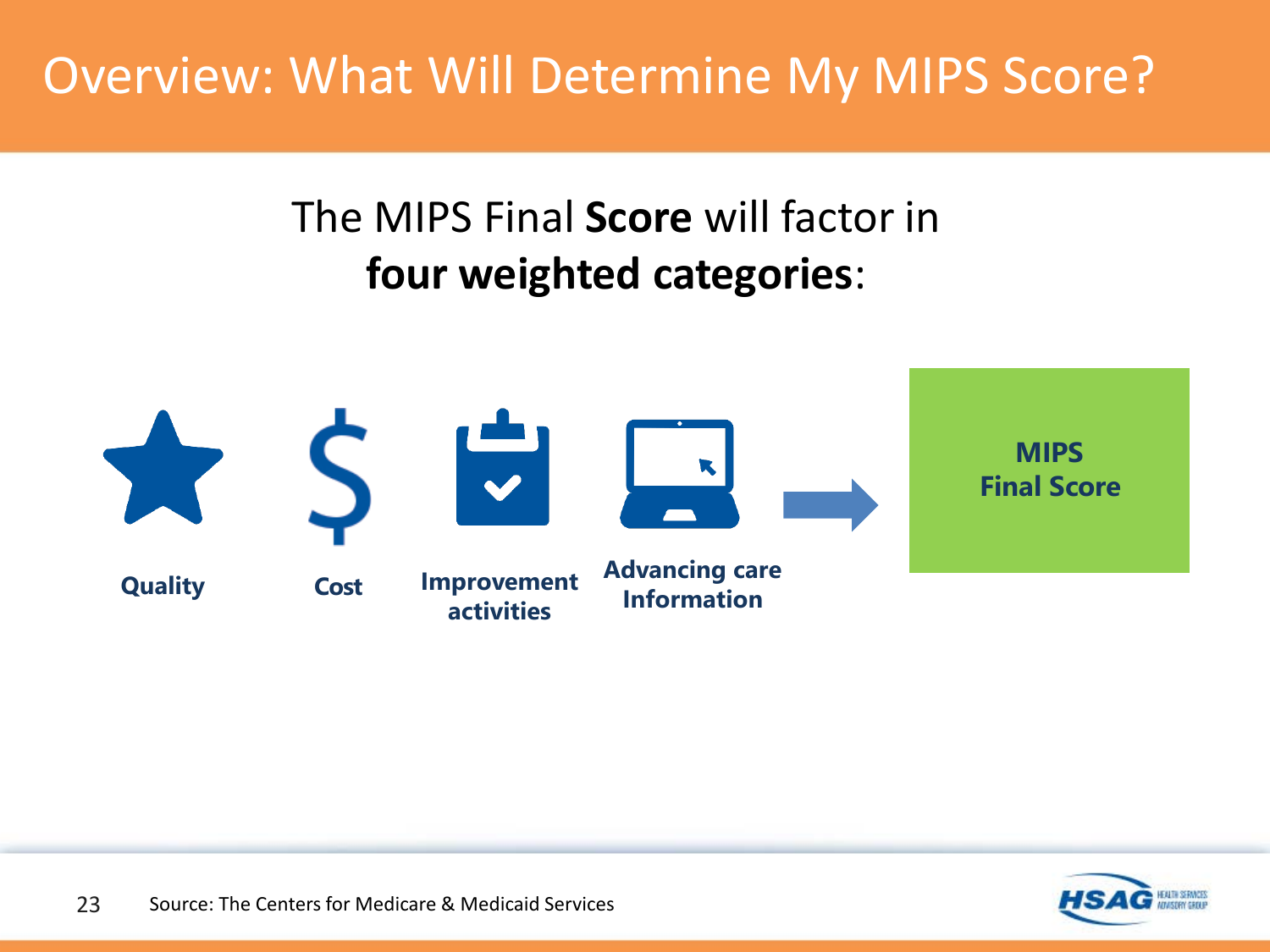Based on a final score, clinicians will receive **+/- or neutral** adjustments **up to** the percentages below.



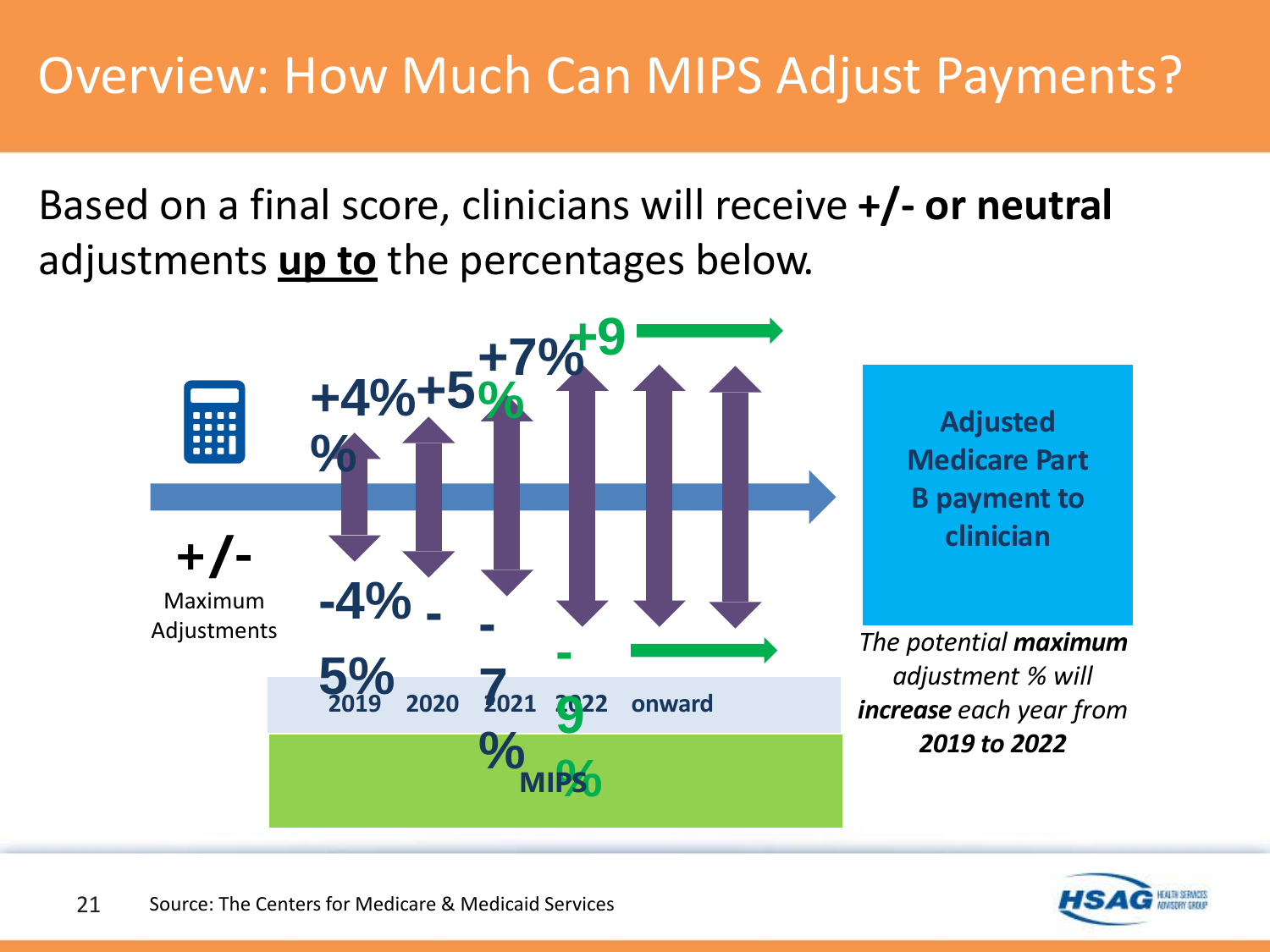## Overview: When Does the Merit-Based Incentive Payment System Officially Begin?



#### **2017 Performance Year**

**Performance**: The first performance period opens January 1, 2017 and closes December 31, 2017. During 2017, you will record quality data and how you used technology to support your practice. If an Advanced APM fits your practice, then you can provide care during the year through that model.

#### **March 31, 2018 Data Submission**

**Send in performance data:** To potentially earn a positive payment adjustment under MIPS, send in data about the care you provided and how your practice used technology in 2017 to MIPS by the deadline, March 31, 2018. In order to earn the 5 percent incentive payment for participating in an Advanced APM, just send your quality data through your Advanced APM.

**Feedback:** Medicare gives you feedback about your performance after you send your data.

#### **Feedback January 1, 2019 Payment Adjustment**

**Payment:** You may earn a positive MIPS payment adjustment beginning January 1, 2019 if you submit 2017 data by March 31, 2018. If you participate in an Advanced APM in 2017, then you could earn a 5 percent incentive payment in 2019.

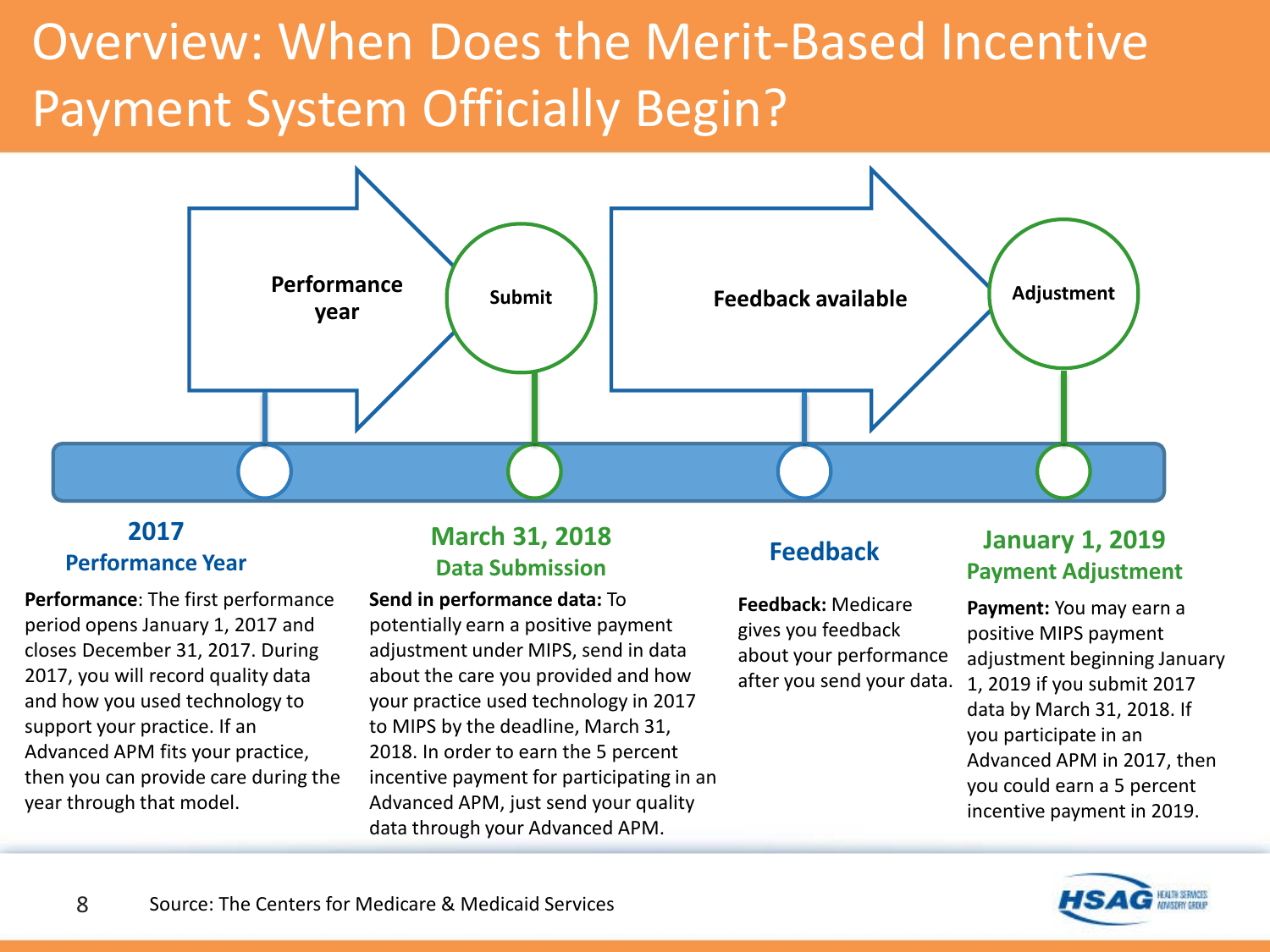### Participation Basics

Must be a **MIPS-eligible clinician type** billing more than \$30,000 a year in Medicare Part B allowed charges **AND** providing care for more than 100 Medicare patients a year.



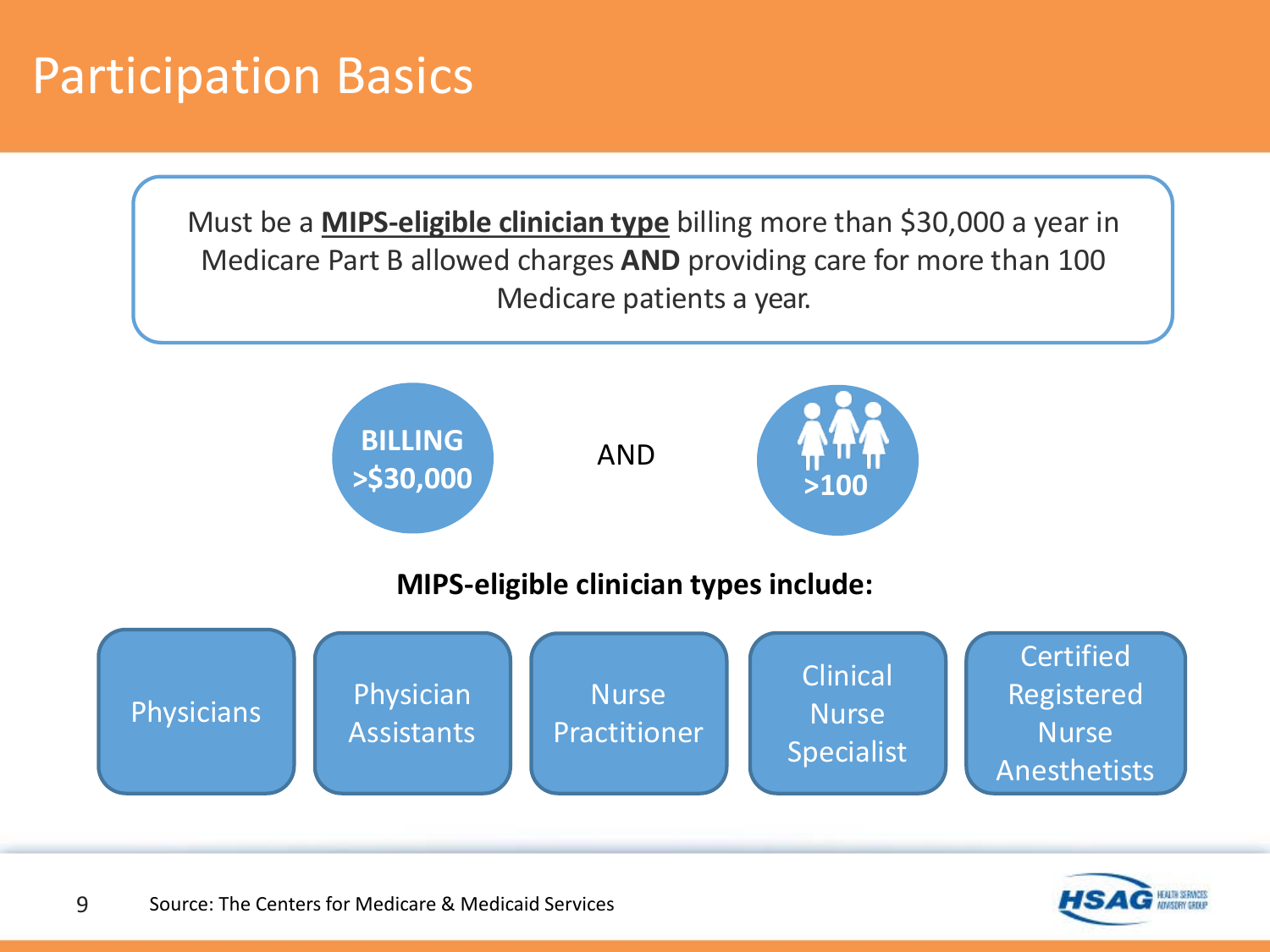## Participation Basics (cont.)

#### **The definition of Physicians:**

*Doctors of Medicine Doctors of Osteopathy Doctors of Dental Surgery Doctors of Dental Medicine Doctors of Podiatric Medicine Doctors of Optometry Doctors of Chiropractic Medicine*

#### *The following Clinician types may become eligible in 2019:*

*Audiologist Clinical Social Workers Clinical Psychologist Dietitians Nurse Midwives Nutritional Professionals Occupational Therapist Physical Therapist Speech Pathologist*

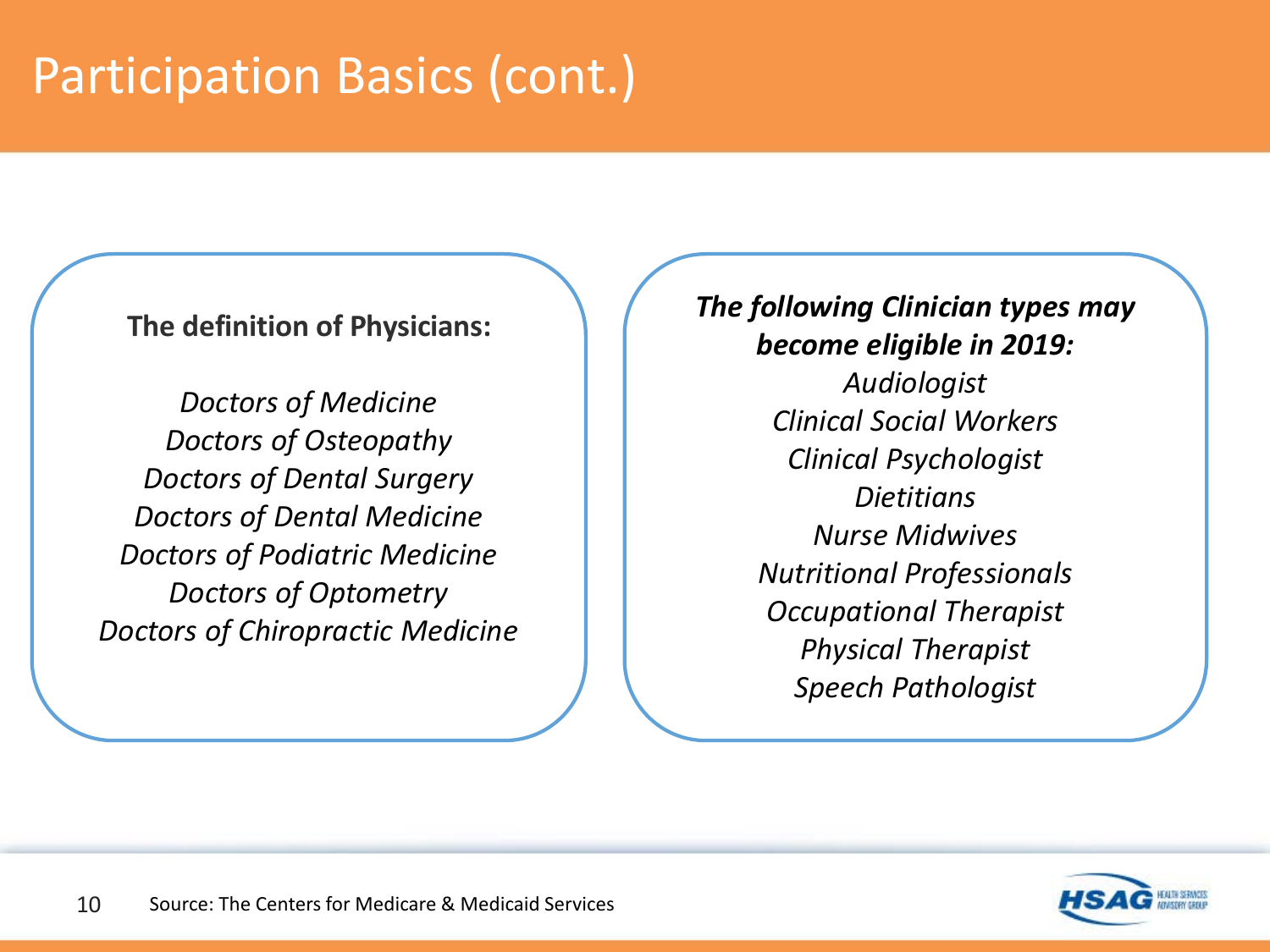## Non-Patient Facing Clinicians

- Patient-facing encounters:
	- Instances in which the MIPS-eligible clinician or group bills for general office visits, outpatient visits, and procedure codes; The definition does not include traditional anesthesia billing codes.
- Non-patient facing individual:
	- Certified Registered Nurse Anesthetist (CRNA) that bills 100 or fewer patient-facing encounters during the performance period.
- Non-patient facing group:
	- More than 75 percent of the clinicians billing under the group's TIN meet the definition of a non-patient facing individual.
- There are more flexible reporting requirements for non-patient facing clinicians.

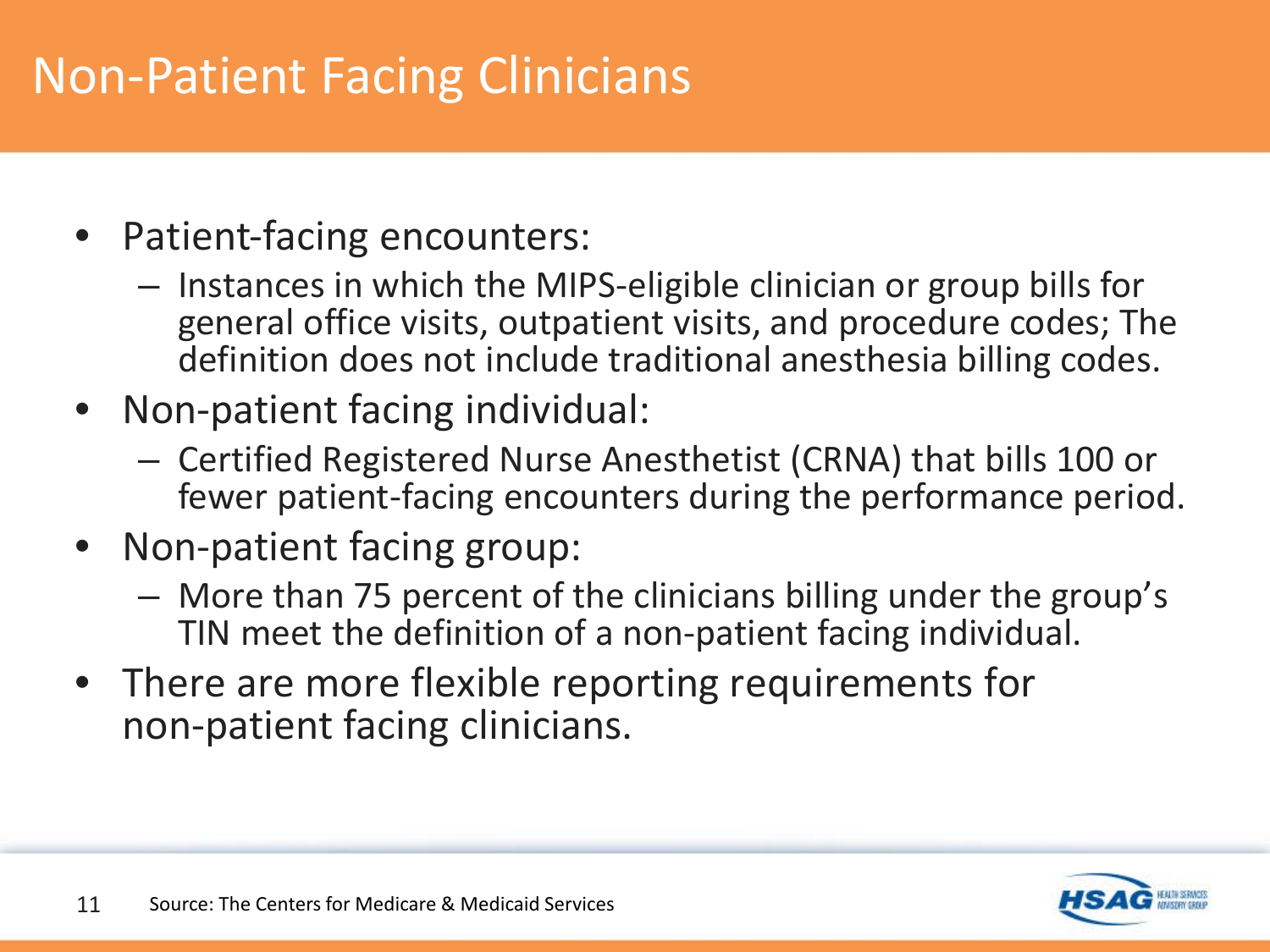

## 2017 is a Transition Year *Special Options*

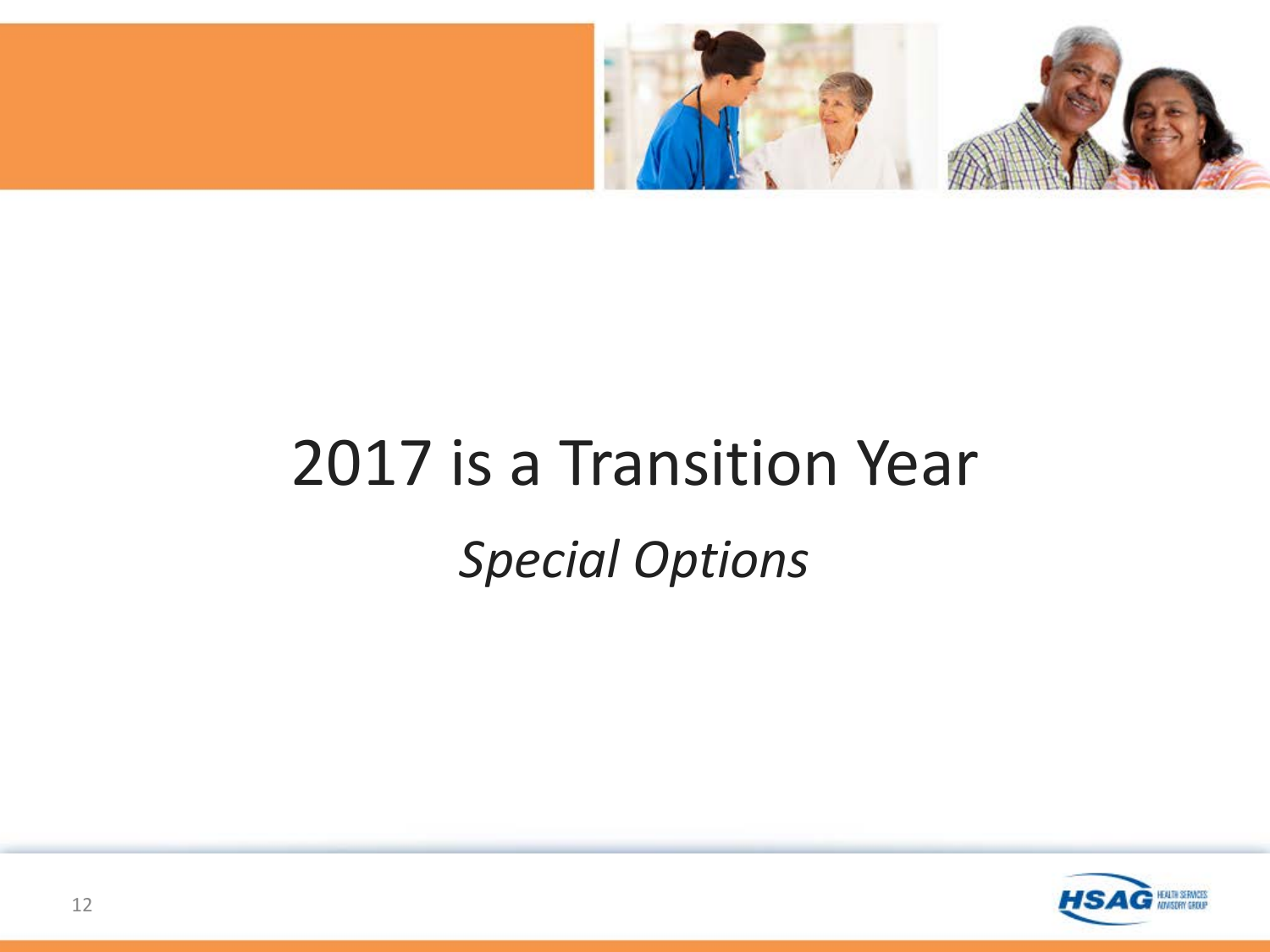## Individual vs Group Reporting



Provider Identifier (NPI) number and Tax Identification Number (TIN) where they reassign benefits

a) 2 or more clinicians (NPIs) who have reassigned their billing rights to a single TIN\* b) As an APM Entity

\* If clinicians participate as a group, they are assessed as a group across all four MIPS performance categories.

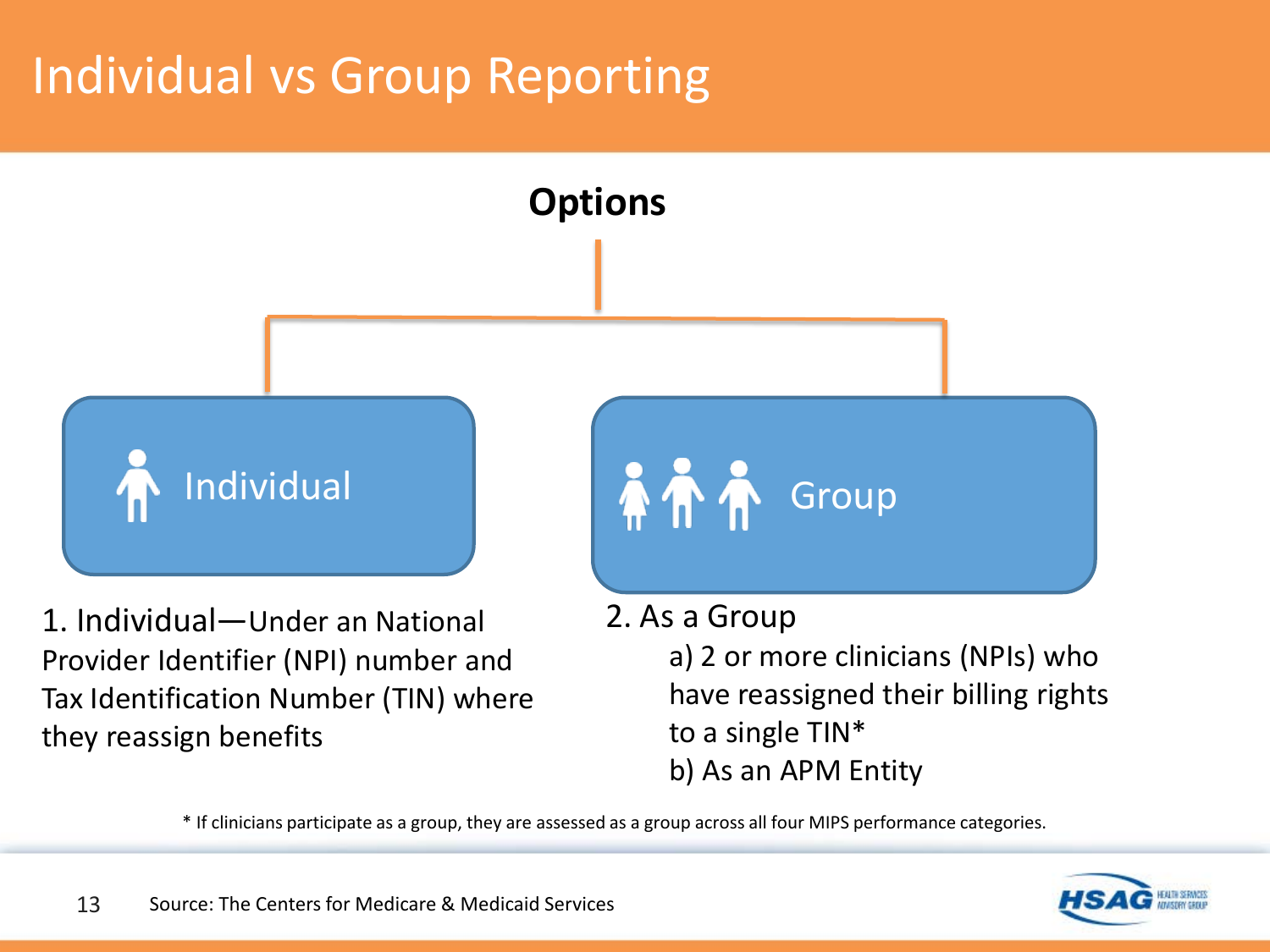## Pick Your Pace: Participation for the Transition Year



**Not participating in the QPP for the Transition Year will result in a negative 4 percent payment adjustment.**

Alternative Payment Model (APM)

14 Source: The Centers for Medicare & Medicaid Services

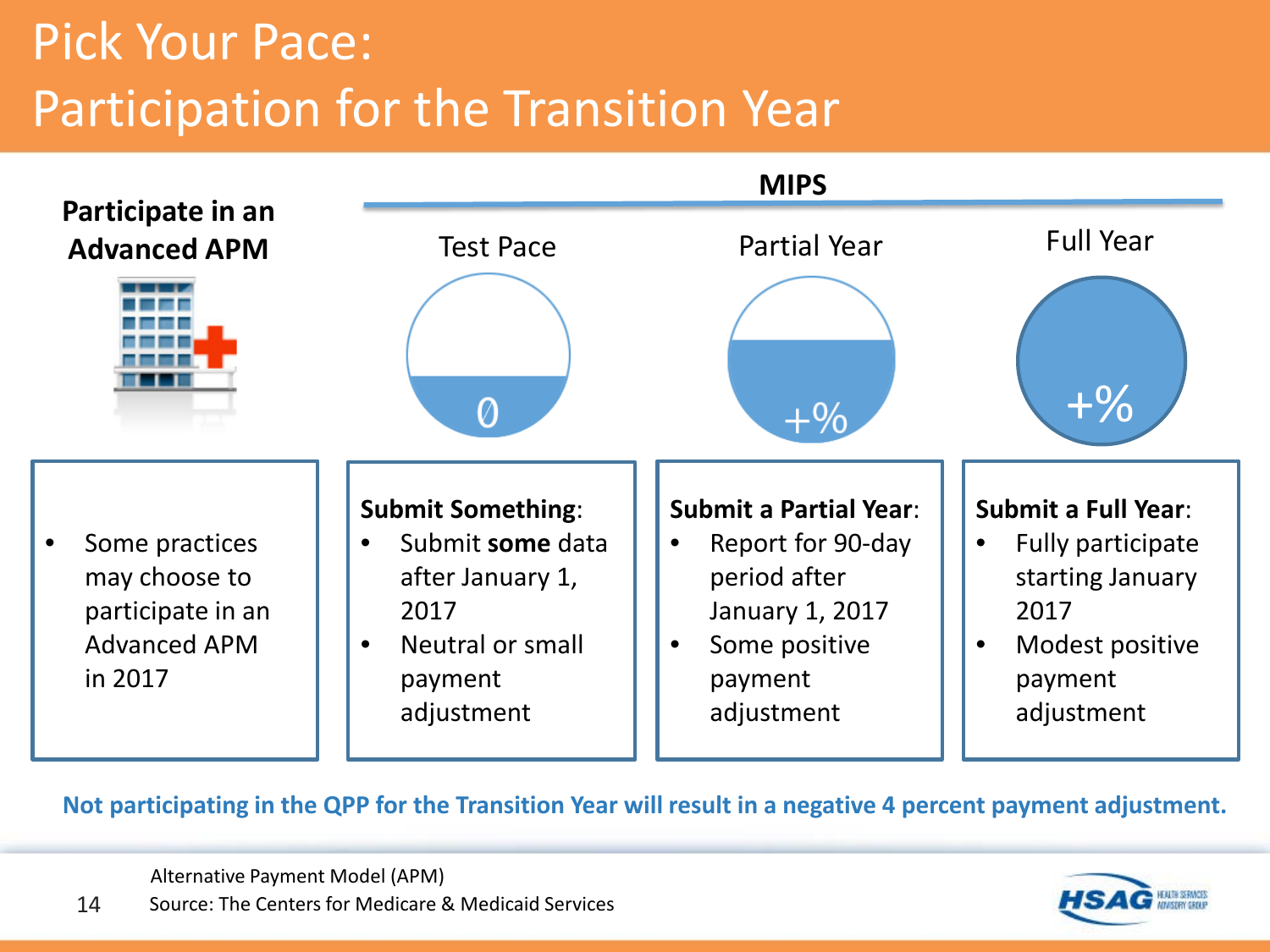## MIPS First Year Participation: Option 1



Source: The Centers for Medicare & Medicaid Services \* Depending on certified electronic health record technology (CEHRT) edition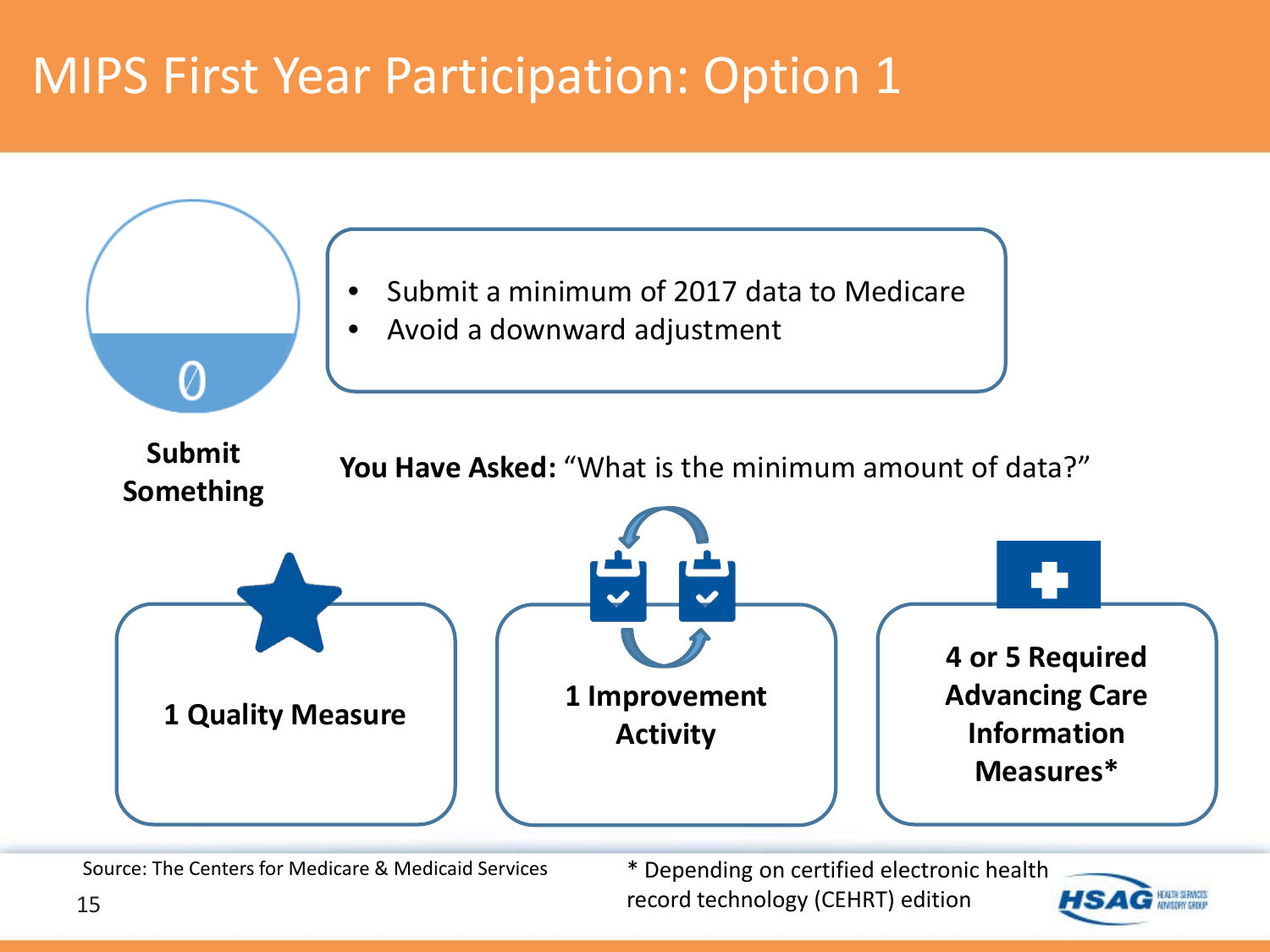## MIPS First Year Participation: Option 2



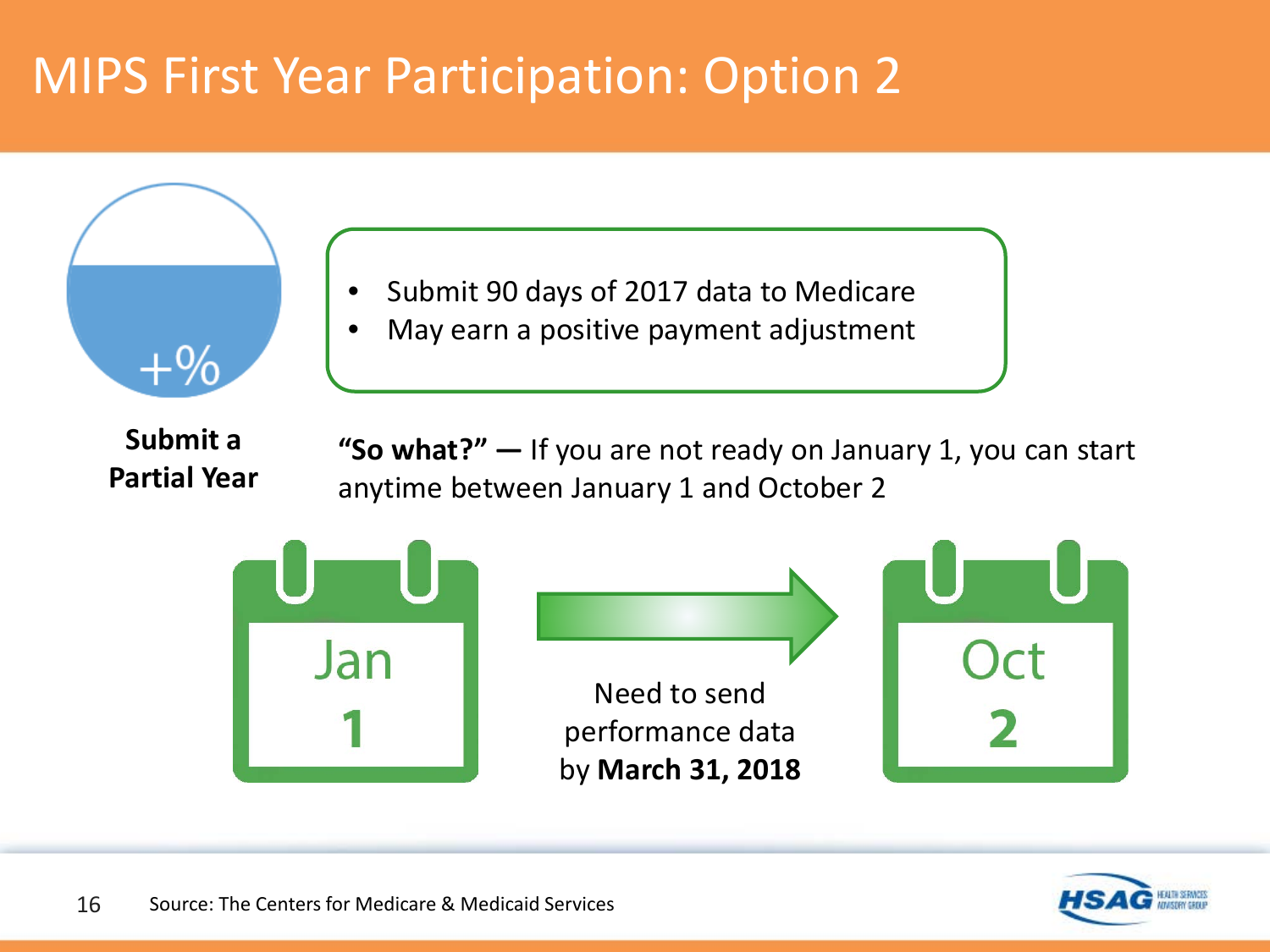## First Year Participation: Option 3



**Submit a Full Year**

- Submit a full year of 2017 data to Medicare
- May earn a positive payment adjustment
- Best way to earn largest payment adjustment is to submit data on all MIPS performance categories

#### **Key takeaway:**

Positive adjustments are based on performance data on the performance information submitted, not the **amount** of information or **length of time submitted**.

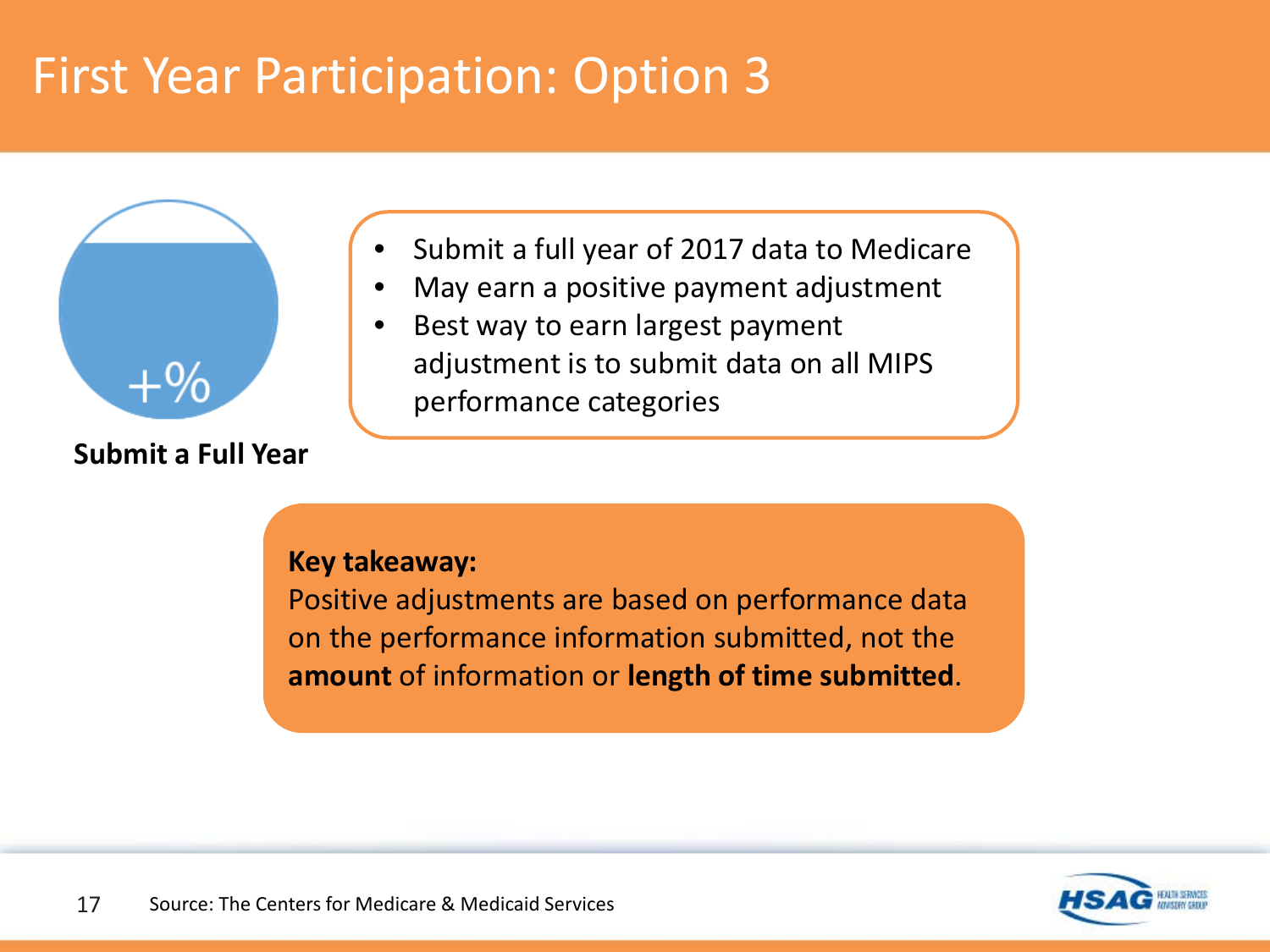## Option 4: Advanced APMs Are a Subset of APMs

- APMs may offer practices opportunities that are not immediately able to take on the risk and requirements of Advanced APMs.
- The QPP does not change how any particular APM rewards value.



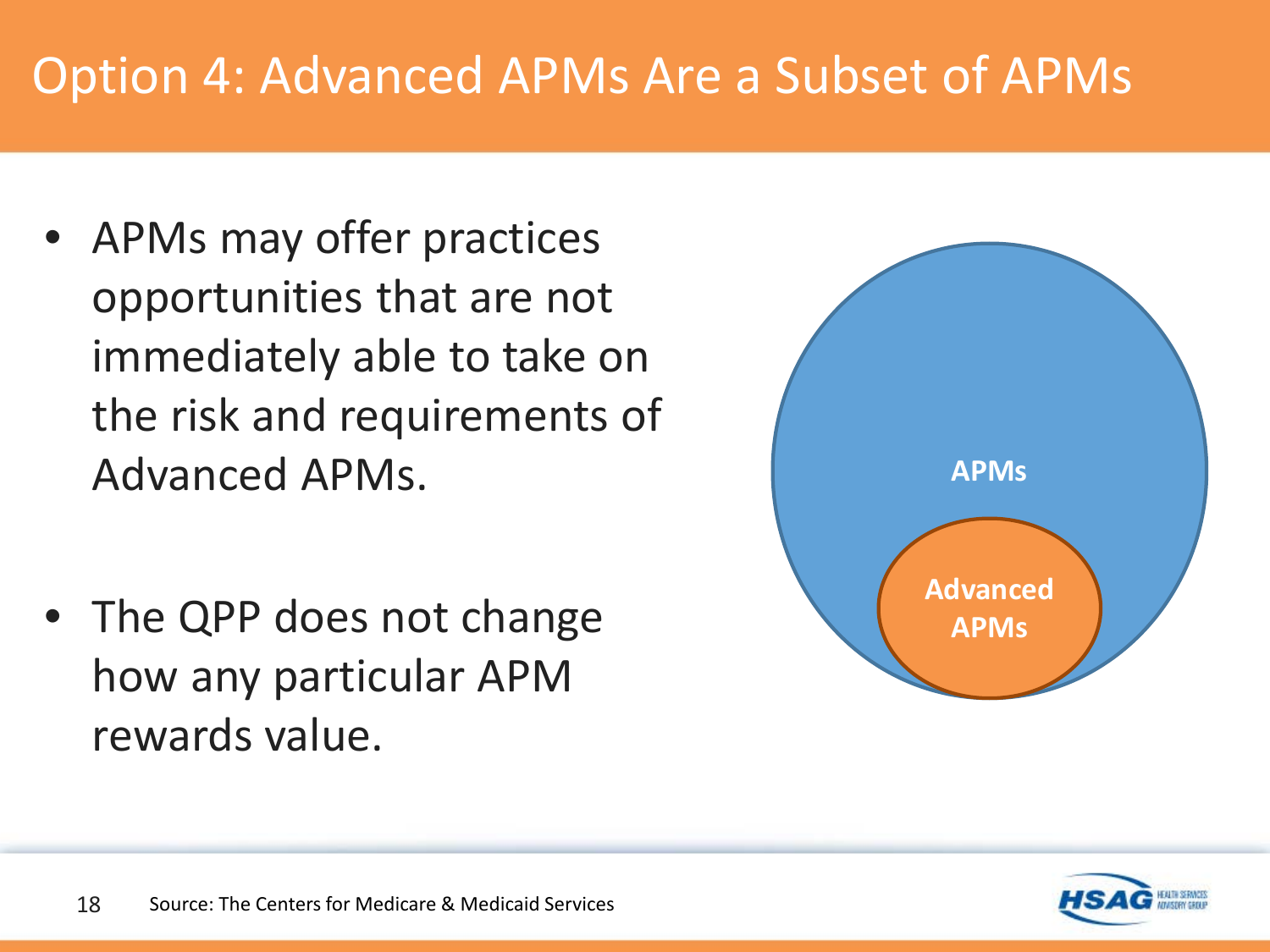

## Full Year Participation in 2017

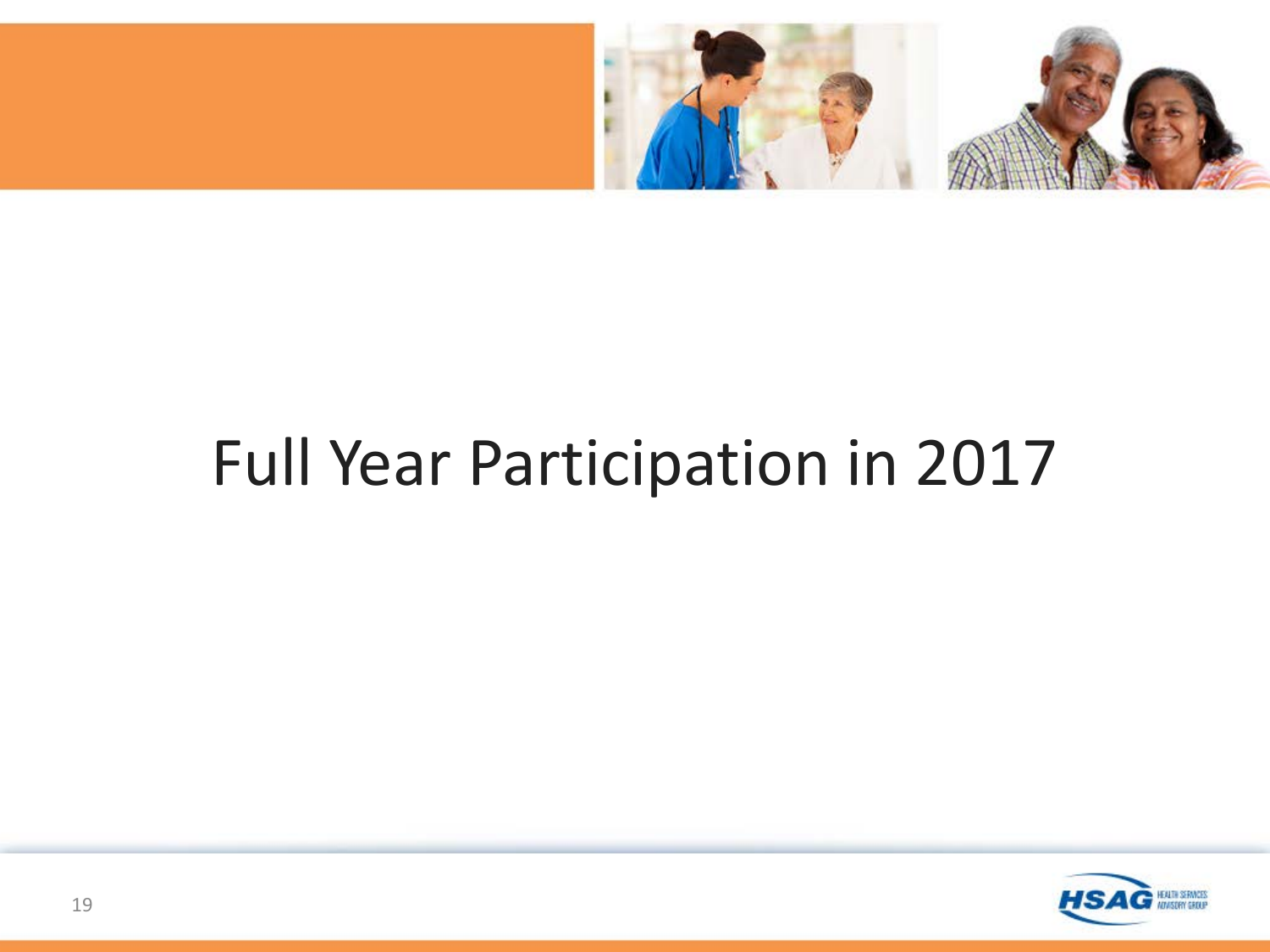## How are MIPS Performance Categories Weighted?

• Weights assigned to each category is based on a 1 to 100 point scale

### **Transition Year Weights**



Note: These are defaults weights; the weights can be adjusted in certain circumstances

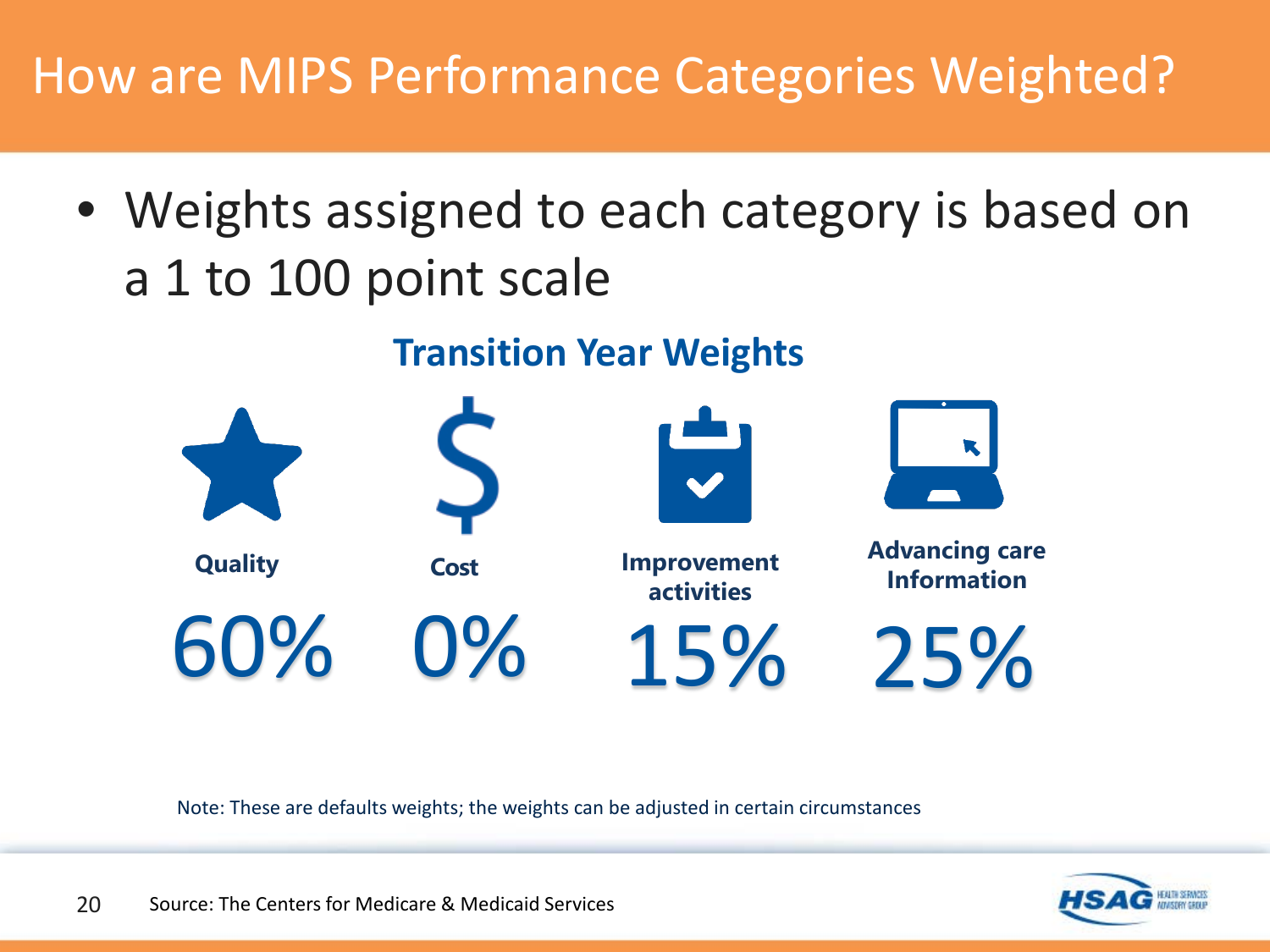

## Quality Measures

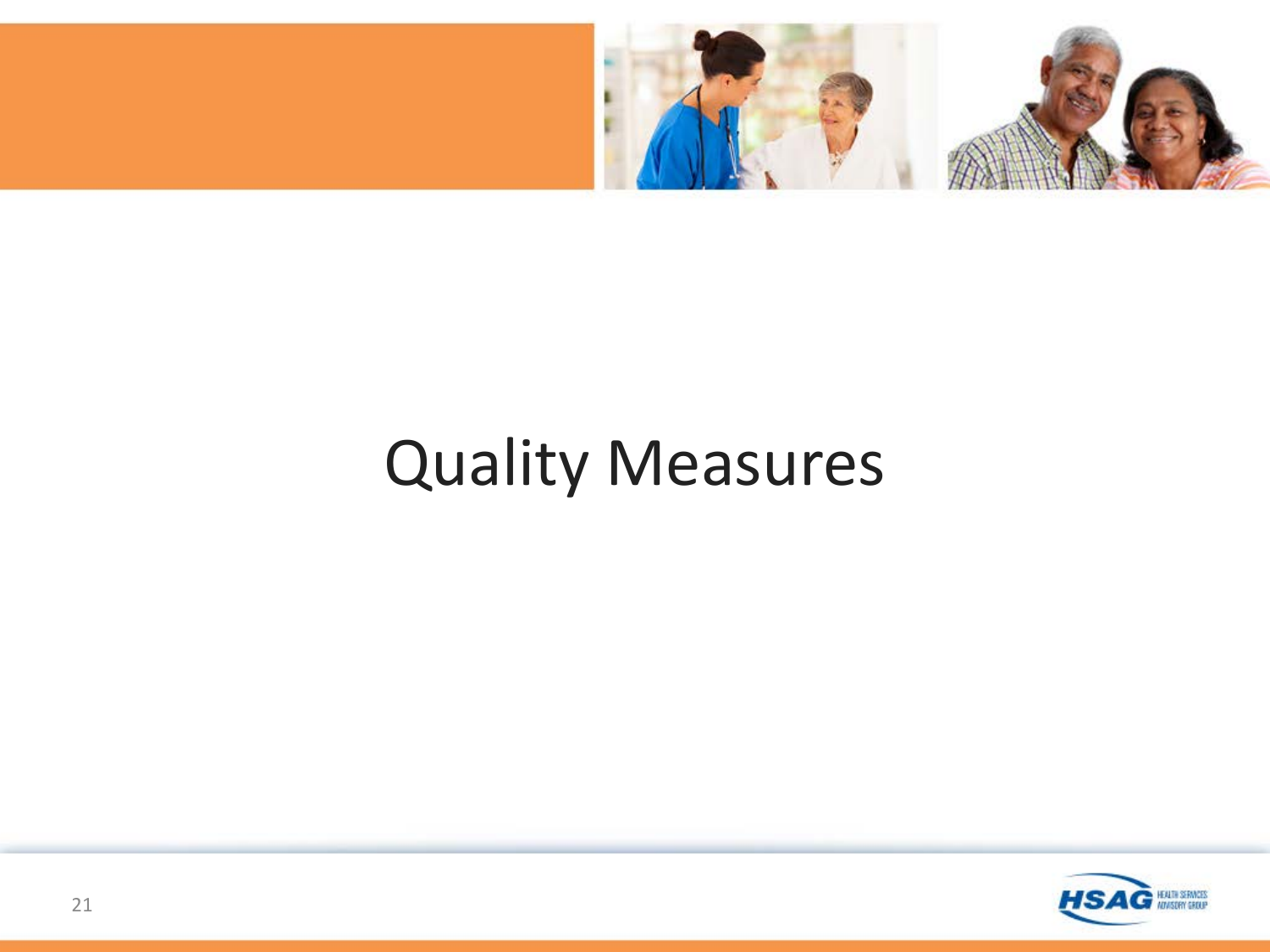## Quality Measures: Full Participation



- Category requirements
	- Replaces PQRS and Quality Portion of the Value Modifier
	- "So what?"—Provides for an easier transition due to familiarity



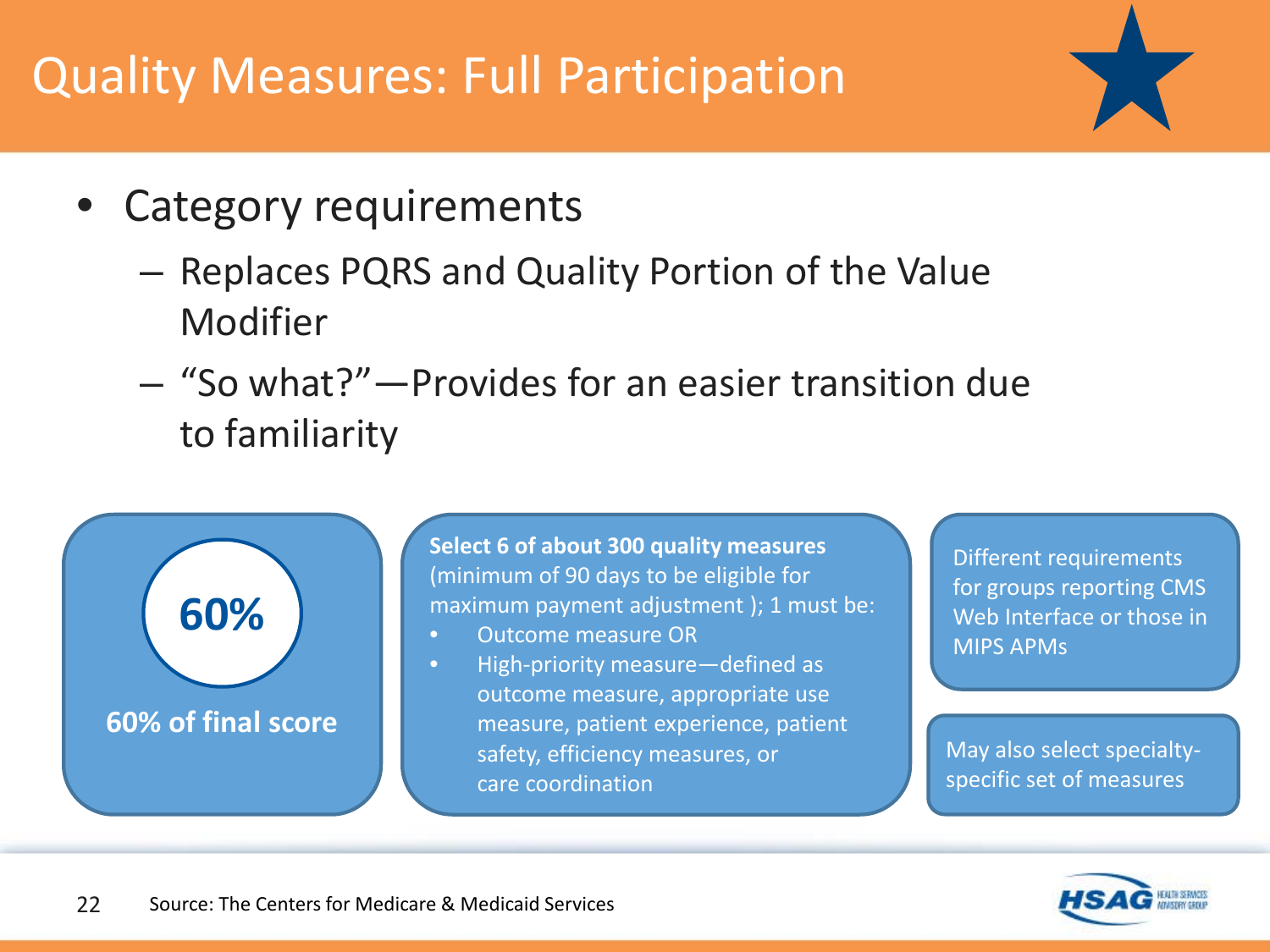

## Improvement Activities

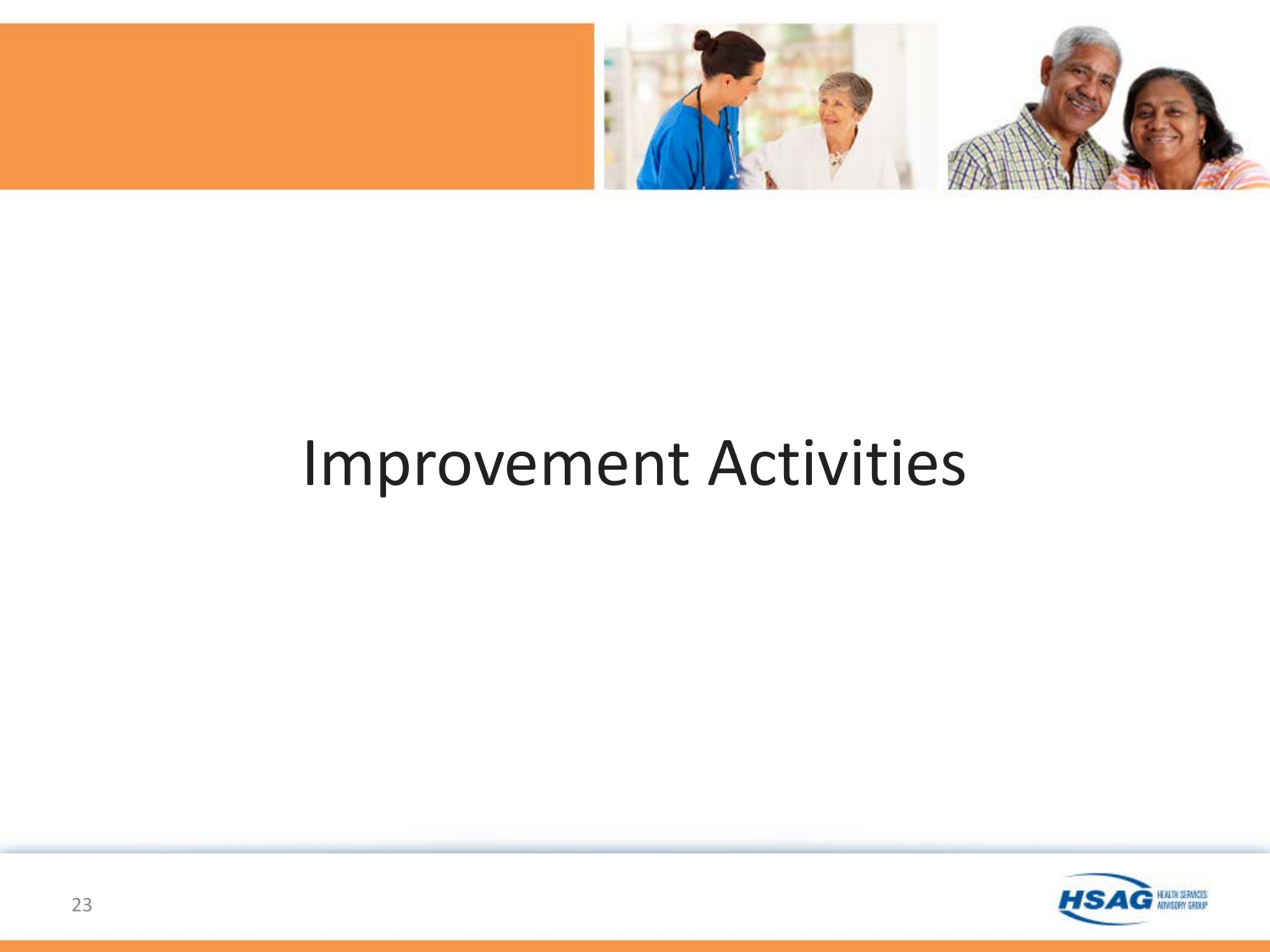## What Will Determine My MIPS Score? Improvement Activities



- Worth 15 percent of final score in year 1
- Activities include:
	- Those focused on care coordination
	- Beneficiary engagement
	- Patient safety
- 92 options for these activities, need 40 total points
- Submission of measures include attestation, Qualified Clinical Data Registry (QCDR), Qualified Registry, and electronic health record (EHR)

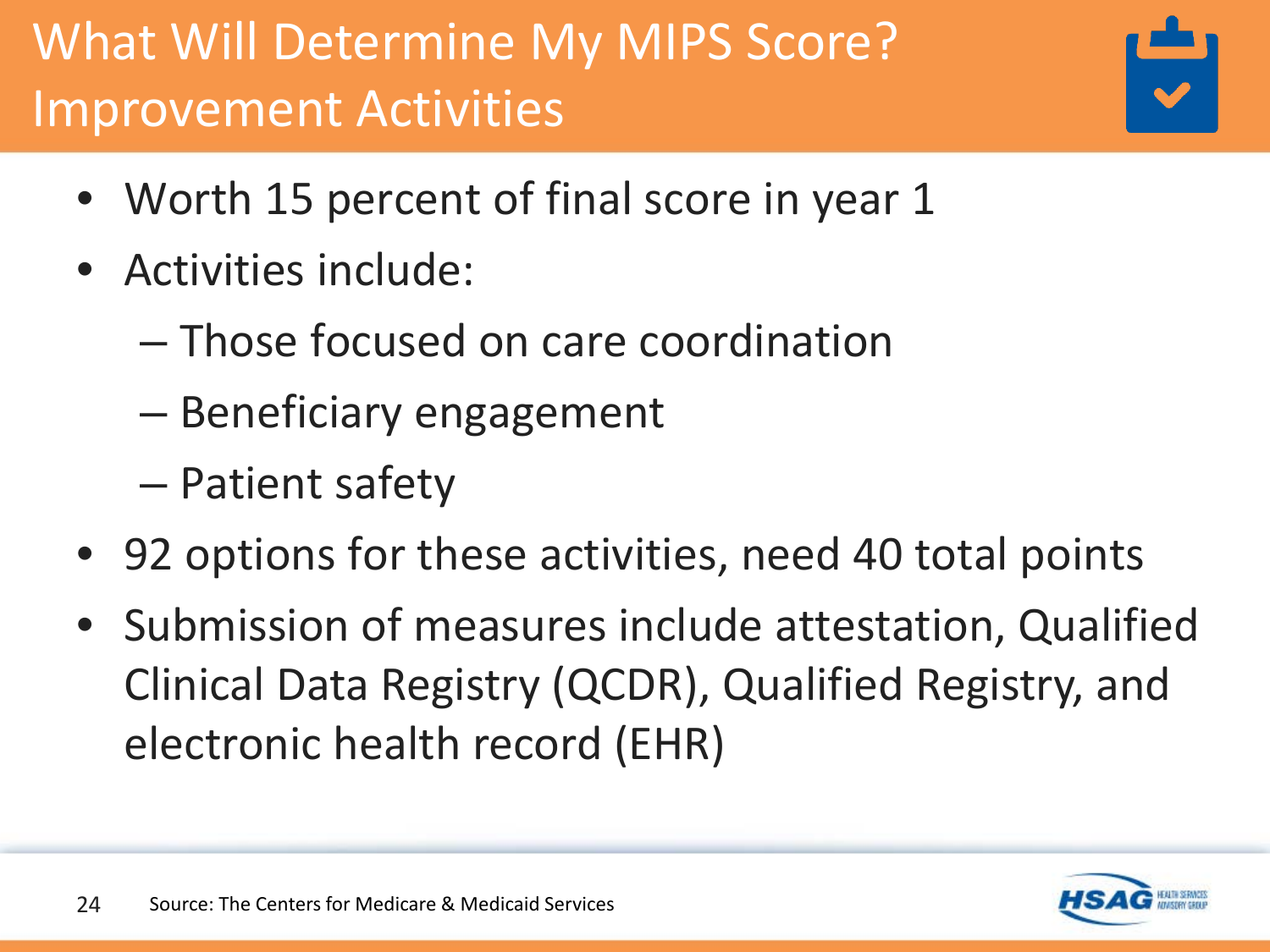## Improvement Activities Scoring (Special Considerations)

#### **Special considerations:**

- Non-patient facing
- Small practices **(1–15 clinicians)**
- Practices located in rural areas
- Geographic health professional shortage areas

### **Choose one of the following:**

- 1 High Priority activity OR
- 2 Medium Priority activities

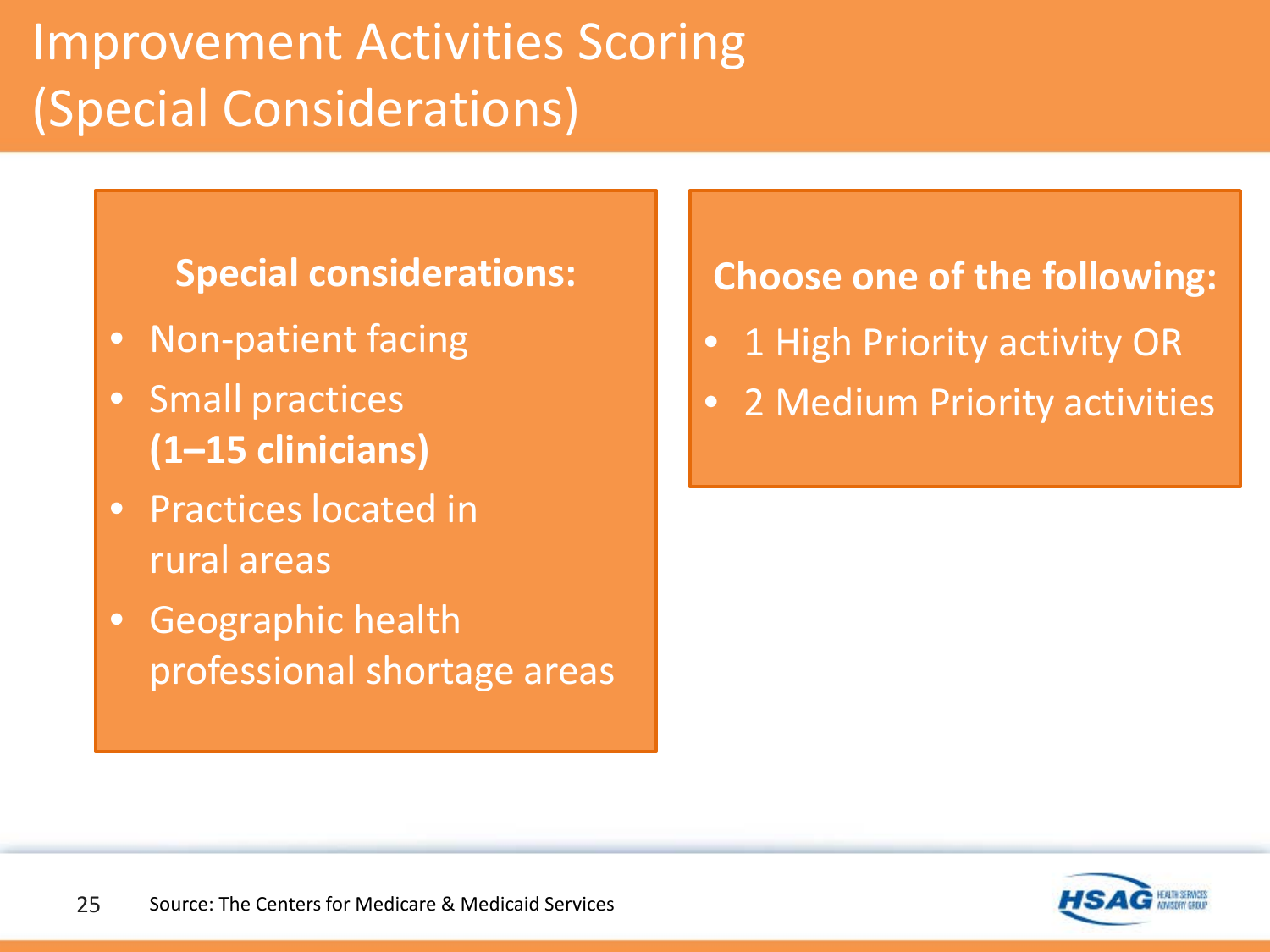## Improvement Activities Subcategories

| <b>Subcategory</b>                                         | Weighted                   | Weighted<br><b>Subcategory</b>                                                                                                                                                                         |  |  |
|------------------------------------------------------------|----------------------------|--------------------------------------------------------------------------------------------------------------------------------------------------------------------------------------------------------|--|--|
| <b>Expanded Practice Access</b>                            | High                       | High<br><b>Achieving Health Equity</b>                                                                                                                                                                 |  |  |
|                                                            | Medium                     | Medium                                                                                                                                                                                                 |  |  |
| <b>Population Management</b>                               | High                       | <b>Emergency Preparedness and</b><br><b>High</b>                                                                                                                                                       |  |  |
|                                                            | Medium                     | Response<br>Medium                                                                                                                                                                                     |  |  |
| <b>Beneficiary Engagement</b>                              | High                       | <b>Integrated Behavioral and Mental</b><br>High                                                                                                                                                        |  |  |
|                                                            | Medium                     | <b>Health</b><br>Medium                                                                                                                                                                                |  |  |
| <b>Patient Safety and Practice</b><br>Assessment           | High                       |                                                                                                                                                                                                        |  |  |
|                                                            | Medium                     | $High = 20 points$                                                                                                                                                                                     |  |  |
| <b>Care Coordination</b>                                   | High                       | Medium = $10$ points                                                                                                                                                                                   |  |  |
|                                                            | Medium                     | <b>Total Maximum = 40 points</b>                                                                                                                                                                       |  |  |
| Participation in an APM, including<br>a medical home model | <b>Half to Full Credit</b> | Source: CMS, MACRA Notice of Proposed Rule Making, May 9, 2016,<br>see Table H; available at https://www.gpo.gov/fdsys/pkg/FR-2016-<br>05-09/pdf/2016-10032.pdf on page 410 of PDF format (page 28570- |  |  |

28586 of document)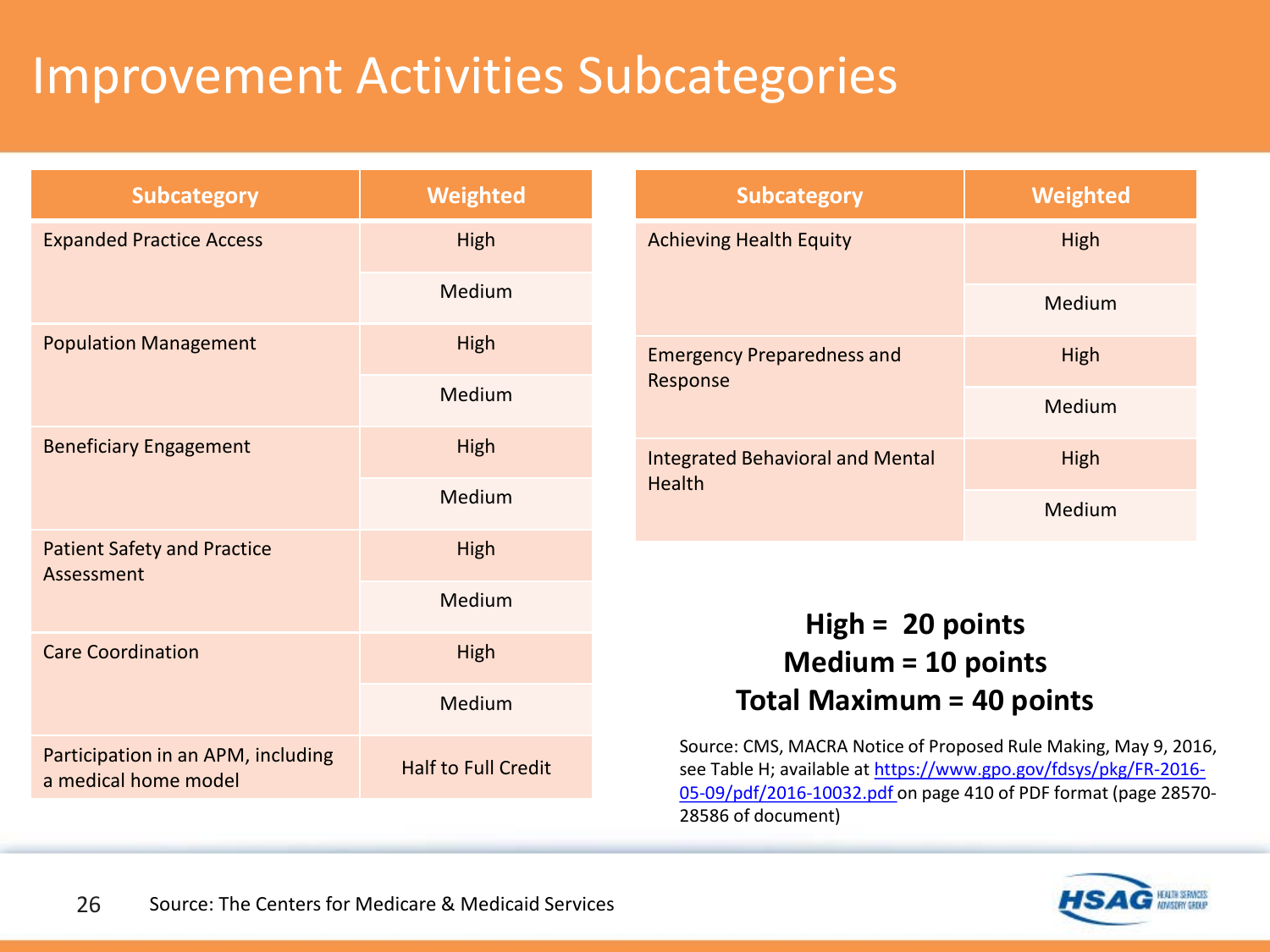

## Advancing Care Information (ACI)

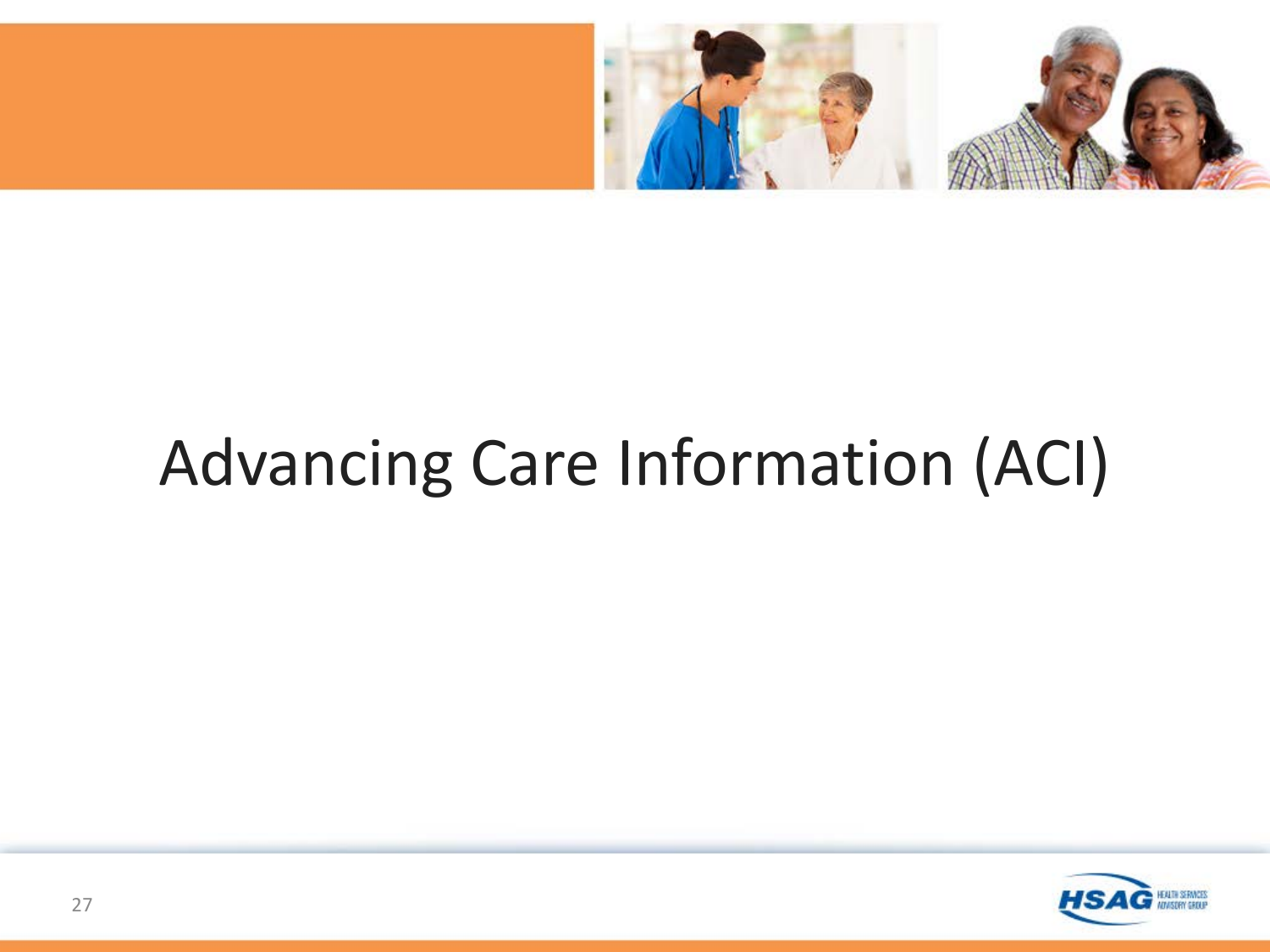### ACI Overview

- ACI replaces Meaningful Use
- Worth 25 percent of composite score
- Not an "all or nothing" anymore
- Focuses on Stage 3-like measures
	- Interoperability
	- Health information exchange
	- Electronic care coordination
- Submission includes attestation, QCDR, qualified registry, and EHR
- May be reweighted to Quality if not able to use an EHR

Qualified Clinical Data Registry (QCDR)



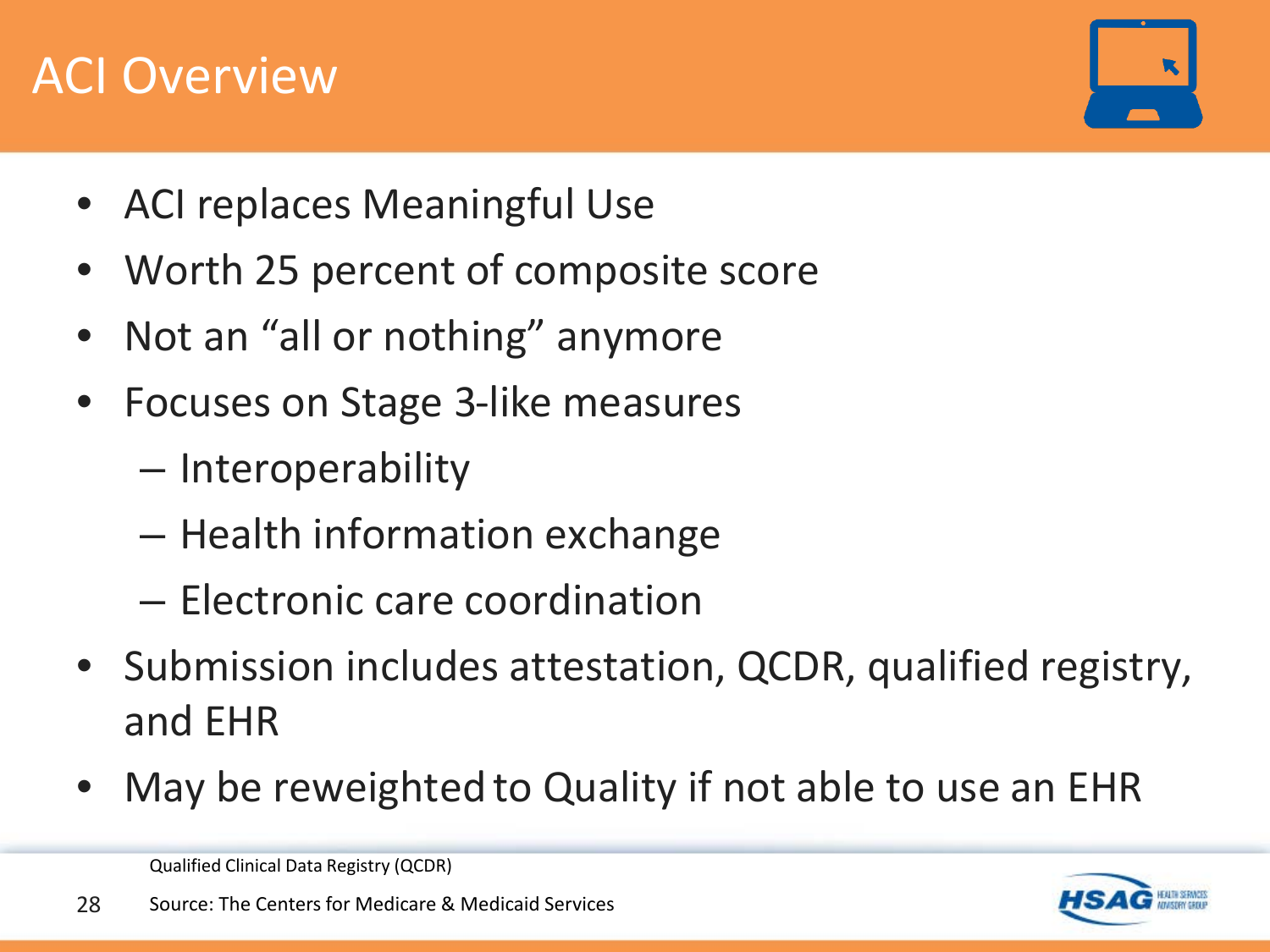### Two ACI Measure Set Options in 2017

| <b>ACI Objectives and Measures:</b> |  |
|-------------------------------------|--|
| <b>Base Score Required Measures</b> |  |

| <b>Objective</b>                          | <b>Measure</b>                   |
|-------------------------------------------|----------------------------------|
| <b>Protect Patient Health Information</b> | <b>Security Risk Analysis</b>    |
| <b>Electronic Prescribing</b>             | e-Prescribing                    |
| <b>Patient Electronic Access</b>          | <b>Provide Patient Access</b>    |
| <b>Health Information Exchange</b>        | Send a Summary of Care           |
| <b>Health Information Exchange</b>        | Request/Accept a Summary of Care |

**2017 ACI Transition Objectives and Measures: Base Score Required Measures**

| <b>Objective</b>                          | <b>Measure</b>                     |
|-------------------------------------------|------------------------------------|
| <b>Protect Patient Health Information</b> | <b>Security Risk Analysis</b>      |
| <b>Electronic prescribing</b>             | e-Prescribing                      |
| <b>Patient Electronic Access</b>          | <b>Provide Patient Access</b>      |
| <b>Health Information Exchange</b>        | <b>Health Information Exchange</b> |

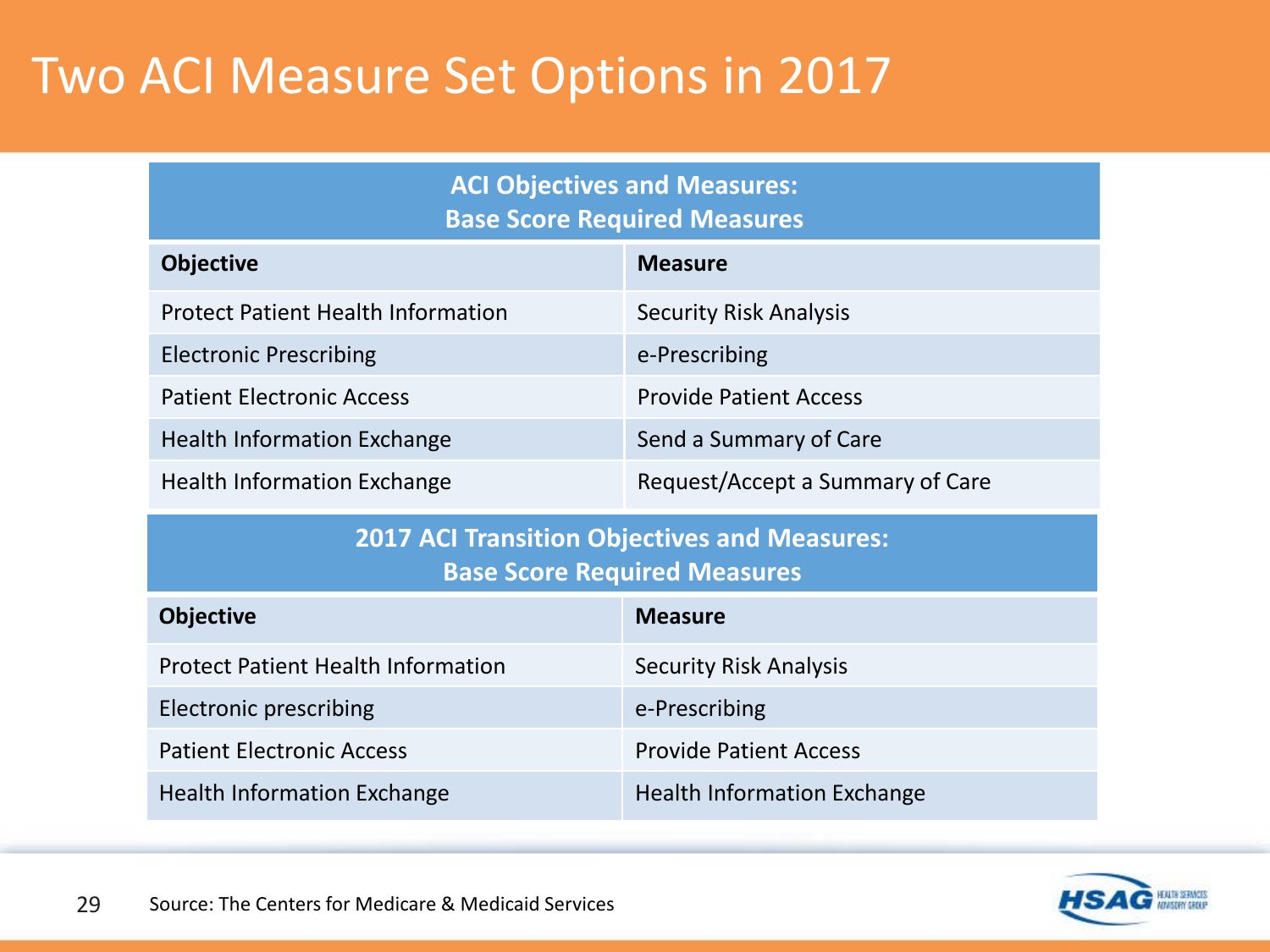## ACI Performance Categories

| <b>ACI Objectives and Measures</b>              |                                      |  |  |
|-------------------------------------------------|--------------------------------------|--|--|
| <b>Objective</b>                                | <b>Measure</b>                       |  |  |
| <b>Patient Electronic Access</b>                | Provide Patient Access*              |  |  |
| <b>Patient Electronic Access</b>                | <b>Patient-Specific Education</b>    |  |  |
| Coordination of Care through Patient Engagement | View, Download, and Transmit (VDT)   |  |  |
| Coordination of Care through Patient Engagement | <b>Secure Messaging</b>              |  |  |
| Coordination of Care through Patient Engagement | <b>Patient-Generated Health Data</b> |  |  |
| <b>Health Information Exchange</b>              | Send a Summary of Care*              |  |  |
| Health Information Exchange                     | Request/accept a Summary of Care*    |  |  |
| Public Health and Clinical Data Registry        | Immunization Registry Reporting      |  |  |

#### **2017 ACI Objectives and Measures**

| <b>Objective</b>                   | <b>Measure</b>                     |
|------------------------------------|------------------------------------|
| <b>Patient Electronic Access</b>   | Provide Patient Access*            |
| <b>Patient Electronic Access</b>   | View, Download, and Transmit (VDT) |
| Patient-Specific Education         | Patient-Specific Education         |
| Secure Messaging                   | Secure Messaging                   |
| <b>Health Information Exchange</b> | Health Information Exchange*       |
| <b>Medication Reconciliation</b>   | <b>Medication Reconciliation</b>   |
| <b>Public Health Reporting</b>     | Immunization Registry Reporting    |

\*ACI Base Scores



Source: The Centers for Medicare & Medicaid Services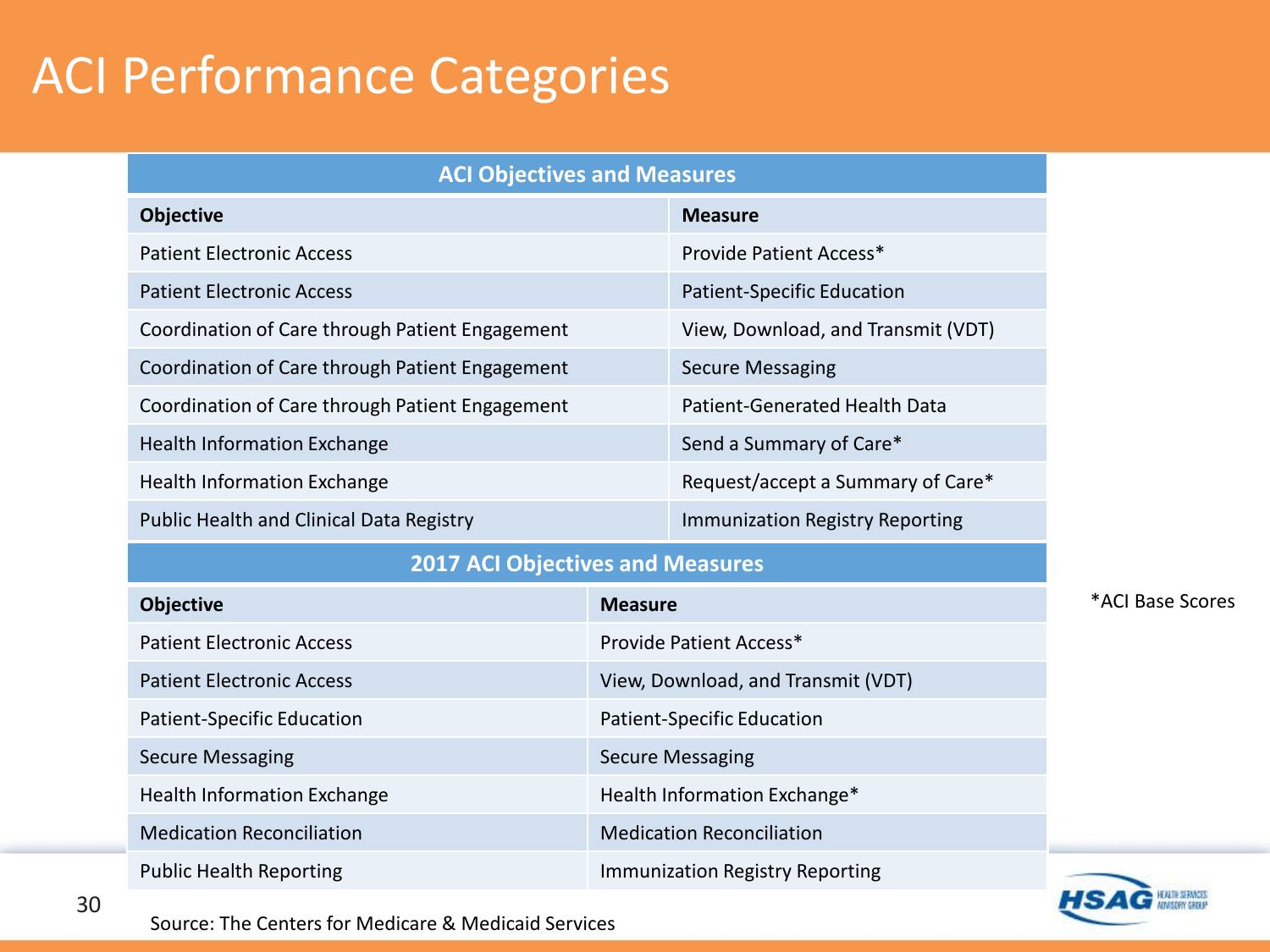## Brief Note on Resource Use (Cost)

- Worth 0 percent of final score in the 2017 Transition Year
- Continuation of two measures from VBM:
	- Total per costs capita for all attributed beneficiaries
	- Medicare spending per beneficiary (MSPB) with minor technical adjustments
- Also episode-based measures, as applicable to the MIPS-eligible clinician
- Will still be calculated, but not counted towards your Composite Performance Score (CPS)

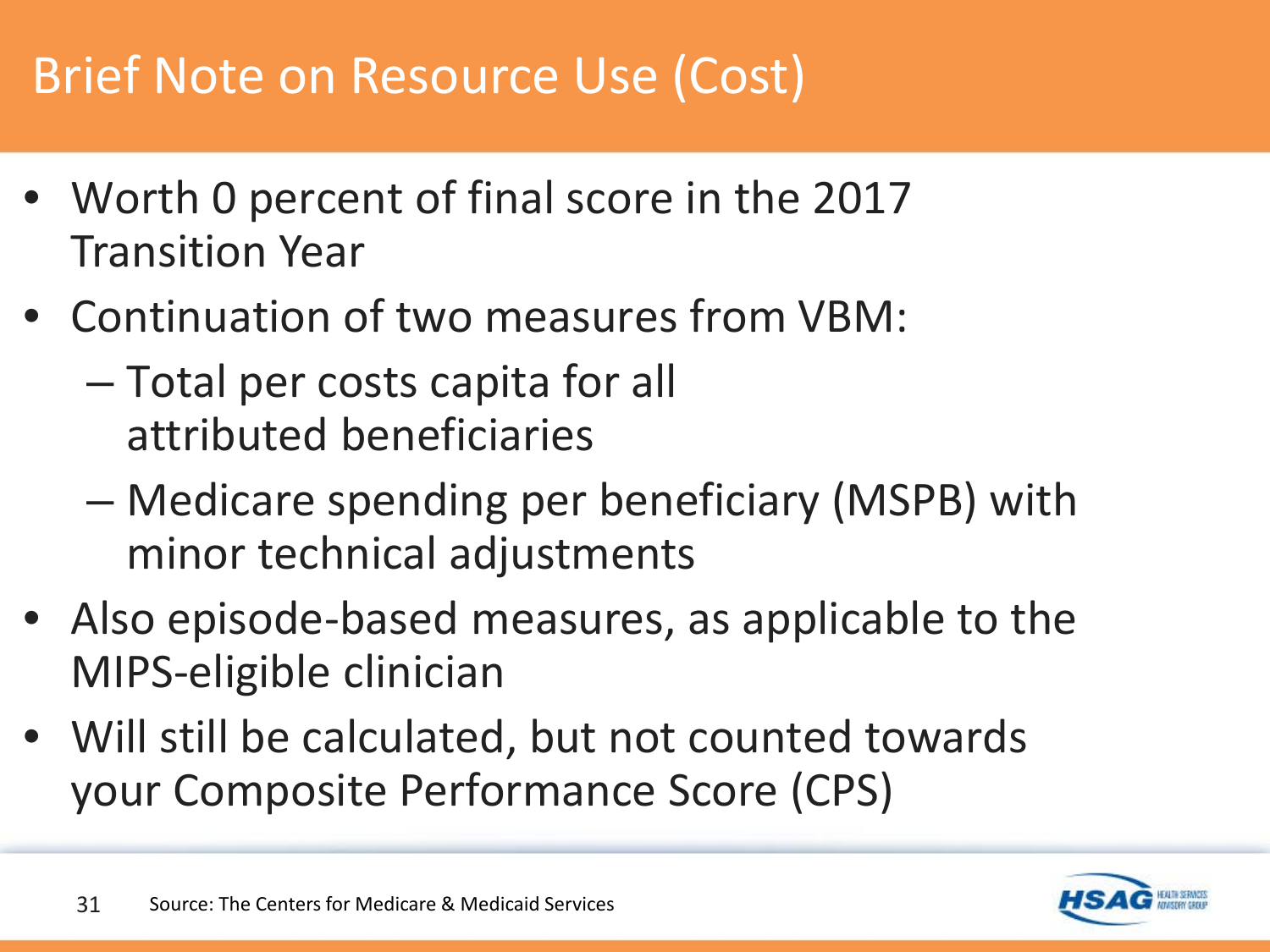

## How does all this tie into Antibiotic Stewardship?

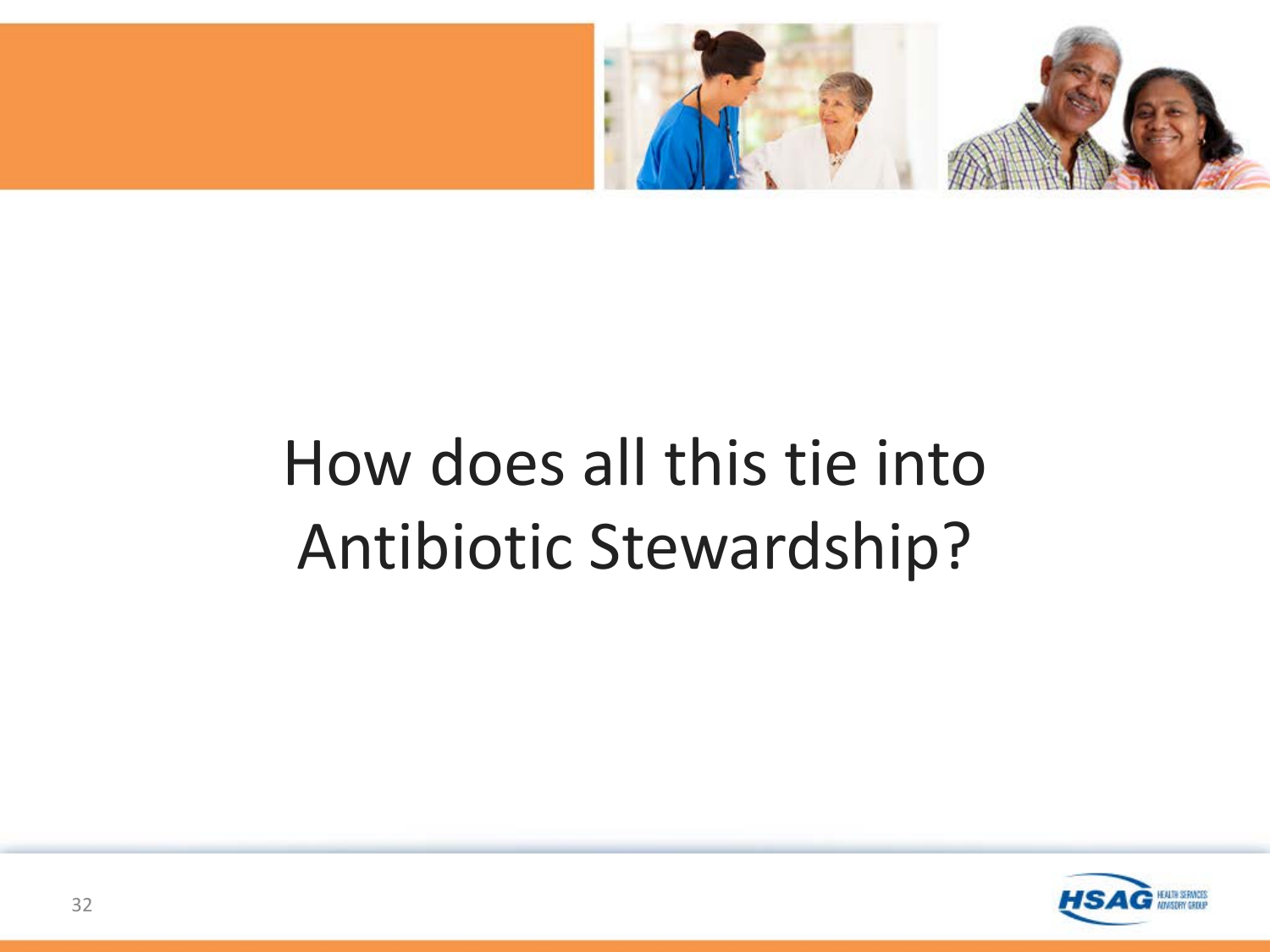## Quality Measures



| <b>MEASURE NAME</b>                                                                                                                                                          | <b>QUALITY ID</b> | <b>MEASURE TYPE</b> |            | HIGH PRIORITY MEASURE DATA SUBMISSION METHOD |
|------------------------------------------------------------------------------------------------------------------------------------------------------------------------------|-------------------|---------------------|------------|----------------------------------------------|
| <b>Adult Sinusitis: Antibiotic Prescribed for Acute Sinusitis</b><br>(Overuse)                                                                                               | 331               | <b>Process</b>      | <b>Yes</b> | Registry                                     |
| Adult Sinusitis: Appropriate Choice of Antibiotic:<br>Amoxicillin With or Without Clavulanate Prescribed for<br>Patients with Acute Bacterial Sinusitis (Appropriate<br>Use) | 332               | <b>Process</b>      | <b>Yes</b> | Registry                                     |
| Appropriate Testing for Children with Pharyngitis                                                                                                                            | 66                | <b>Process</b>      | <b>Yes</b> | <b>EHR, Registry</b>                         |
| Appropriate Treatment for Children with Upper<br><b>Respiratory Infection (URI)</b>                                                                                          | 65                | Process             | <b>Yes</b> | <b>EHR, Registry</b>                         |
| Appropriate Treatment of Methicillin-Sensitive<br>Staphylococcus Aureus (MSSA) Bacteremia                                                                                    | 407               | Process             | <b>Yes</b> | Claims, Registry                             |
| Avoidance of Antibiotic Treatment in Adults With<br><b>Acute Bronchitis</b>                                                                                                  | 116               | Process             | <b>Yes</b> | Registry                                     |
| Documentation of Current Medications in the Medical<br>Record                                                                                                                | 130               | Process             | <b>Yes</b> | Claims, EHR, Registry                        |
| Use of High-Risk Medications in the Elderly                                                                                                                                  | 238               | Process             | Yes        | <b>EHR, Registry</b>                         |

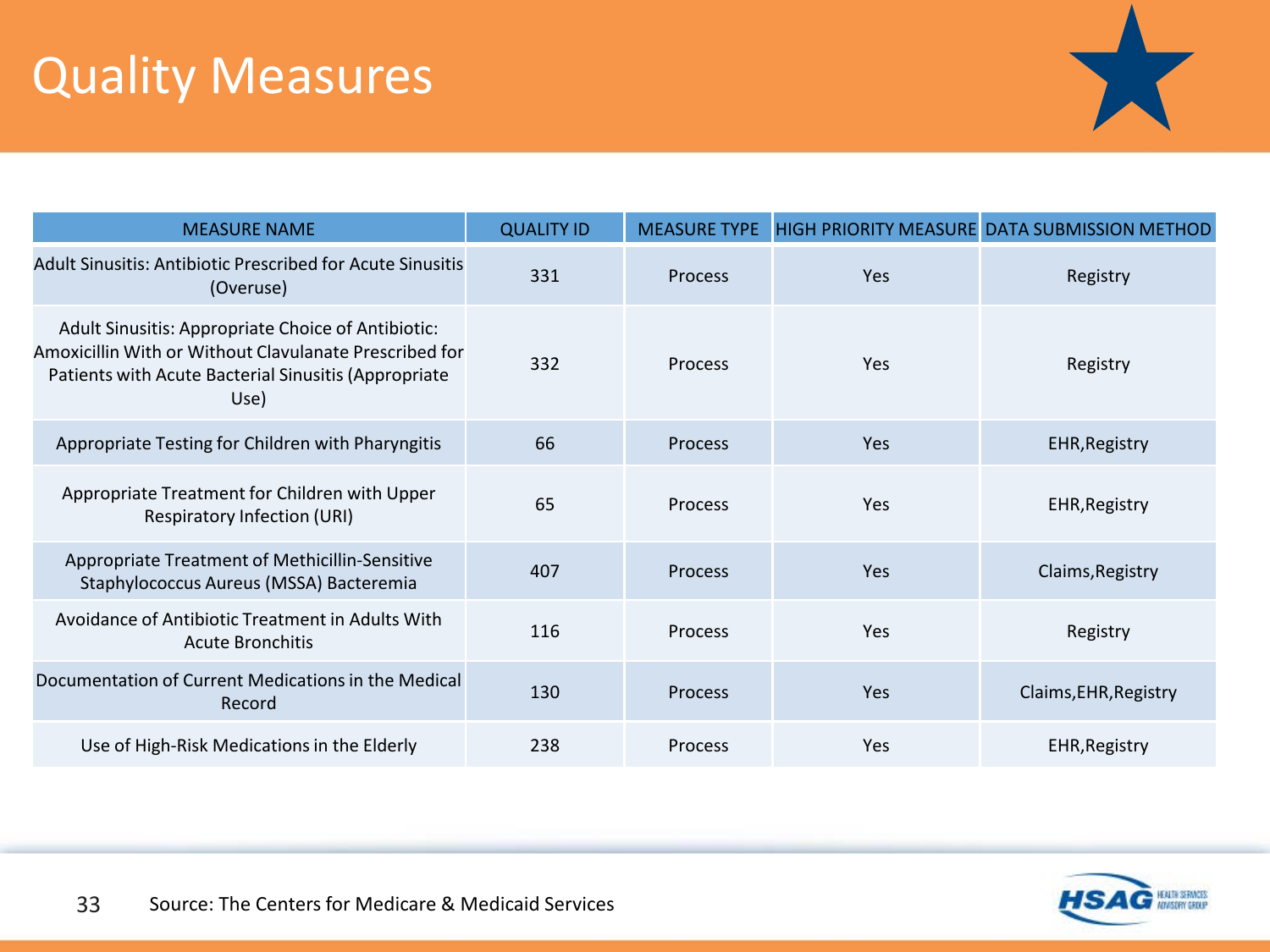### Improvement Activities



| <b>ACTIVITY NAME</b>                                                | <b>ACTIVITY DESCRIPTION</b>                                                                                                                                                                                                                                                                                                                                                                | <b>ACTIVITY ID</b> | <b>SUBCATEGORY</b><br><b>NAME</b>              | <b>ACTIVITY WEIGHTING</b> |
|---------------------------------------------------------------------|--------------------------------------------------------------------------------------------------------------------------------------------------------------------------------------------------------------------------------------------------------------------------------------------------------------------------------------------------------------------------------------------|--------------------|------------------------------------------------|---------------------------|
| Implementation of antibiotic<br>stewardship program                 | Implementation of an antibiotic stewardship<br>program that measures the appropriate use of<br>antibiotics for several different conditions (URI<br>Rx in children, diagnosis of pharyngitis,<br>Bronchitis Rx in adults) according to clinical<br>guidelines for diagnostics and therapeutics                                                                                             | IA_PSPA_15         | Patient Safety &<br><b>Practice Assessment</b> | <b>Medium</b>             |
| Implementation of<br>medication management<br>practice improvements | Manage medications to maximize efficiency,<br>effectiveness and safety that could include one<br>or more of the following: Reconcile and<br>coordinate medications and provide medication<br>management across transitions of care settings<br>and eligible clinicians or groups; Integrate a<br>pharmacist into the care team; and/or Conduct<br>periodic, structured medication reviews. | IA_PM_16           | Population<br>Management                       | Medium                    |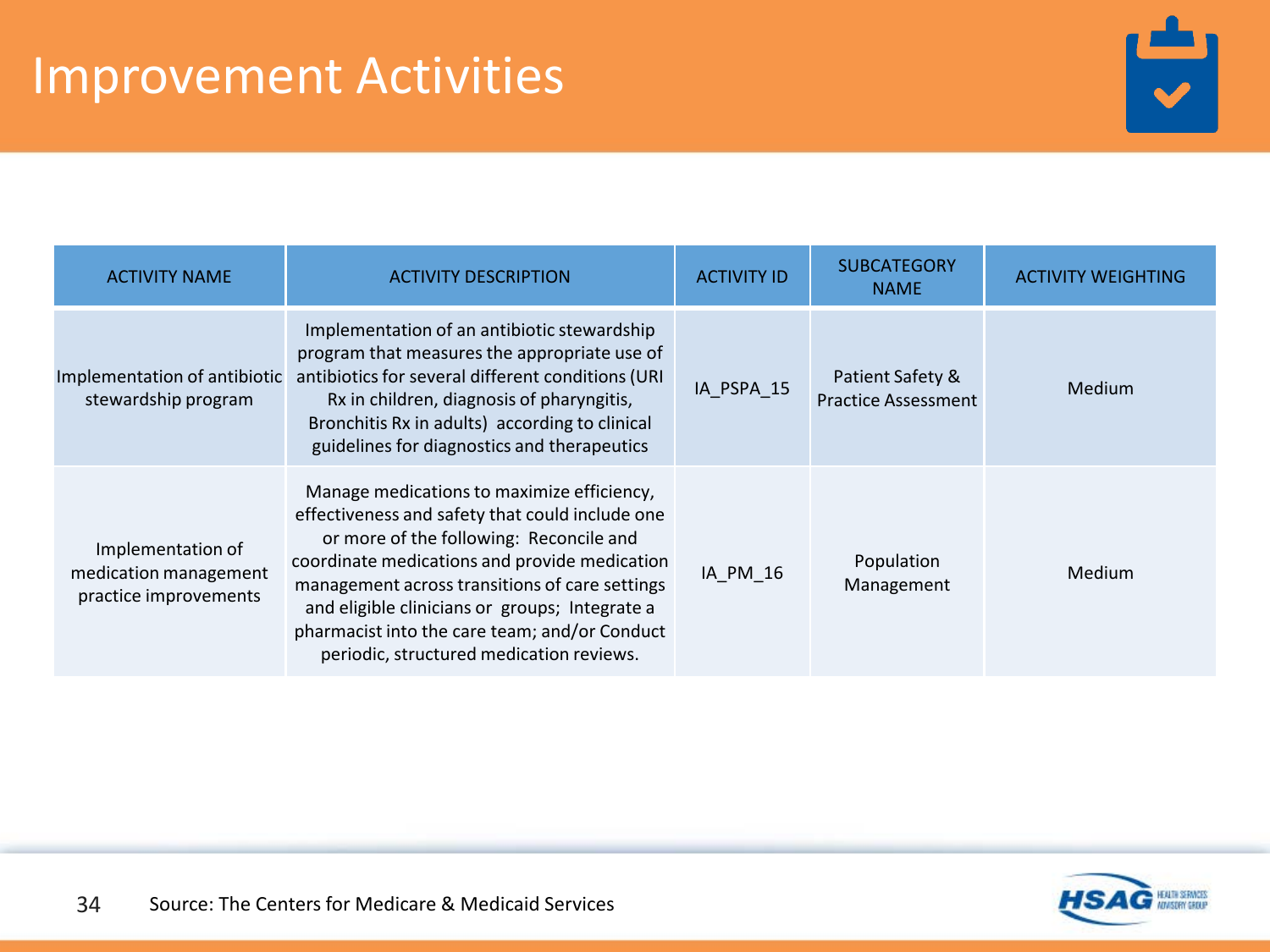

| <b>MEASURE NAME</b> | <b>MEASURE DESCRIPTION</b>                                                                                                                                                                 | <b>MEASURE ID</b> | <b>OBJECTIVE NAME</b>         | <b>SCORE</b> | REQUIRED FOR BASE PERFORMANCE SCORE<br><b>WEIGHT</b> |
|---------------------|--------------------------------------------------------------------------------------------------------------------------------------------------------------------------------------------|-------------------|-------------------------------|--------------|------------------------------------------------------|
| e-Prescribing       | At least one permissible<br>prescription written by the MIPS<br>eligible clinician is queried for a<br>drug formulary and transmitted<br>electronically using certified EHR<br>technology. | ACI EP 1          | <b>Electronic Prescribing</b> | Yes          | 0                                                    |

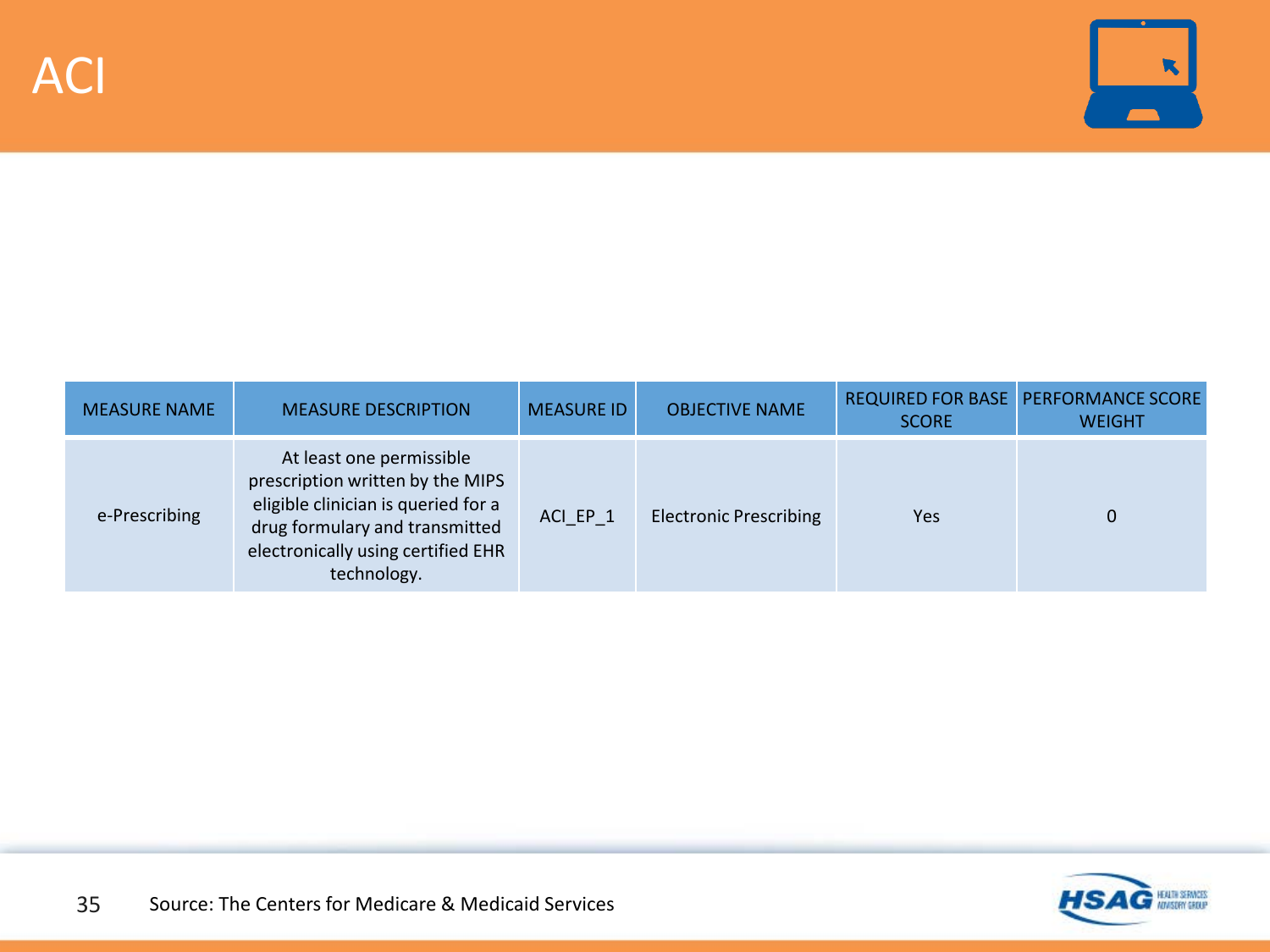

# Thank you!

Chris Fechner, BS HSAG Health Informatics Specialist 614.360.2749 | [cfechner@hsag.com](mailto:cfechner@hsag.com)